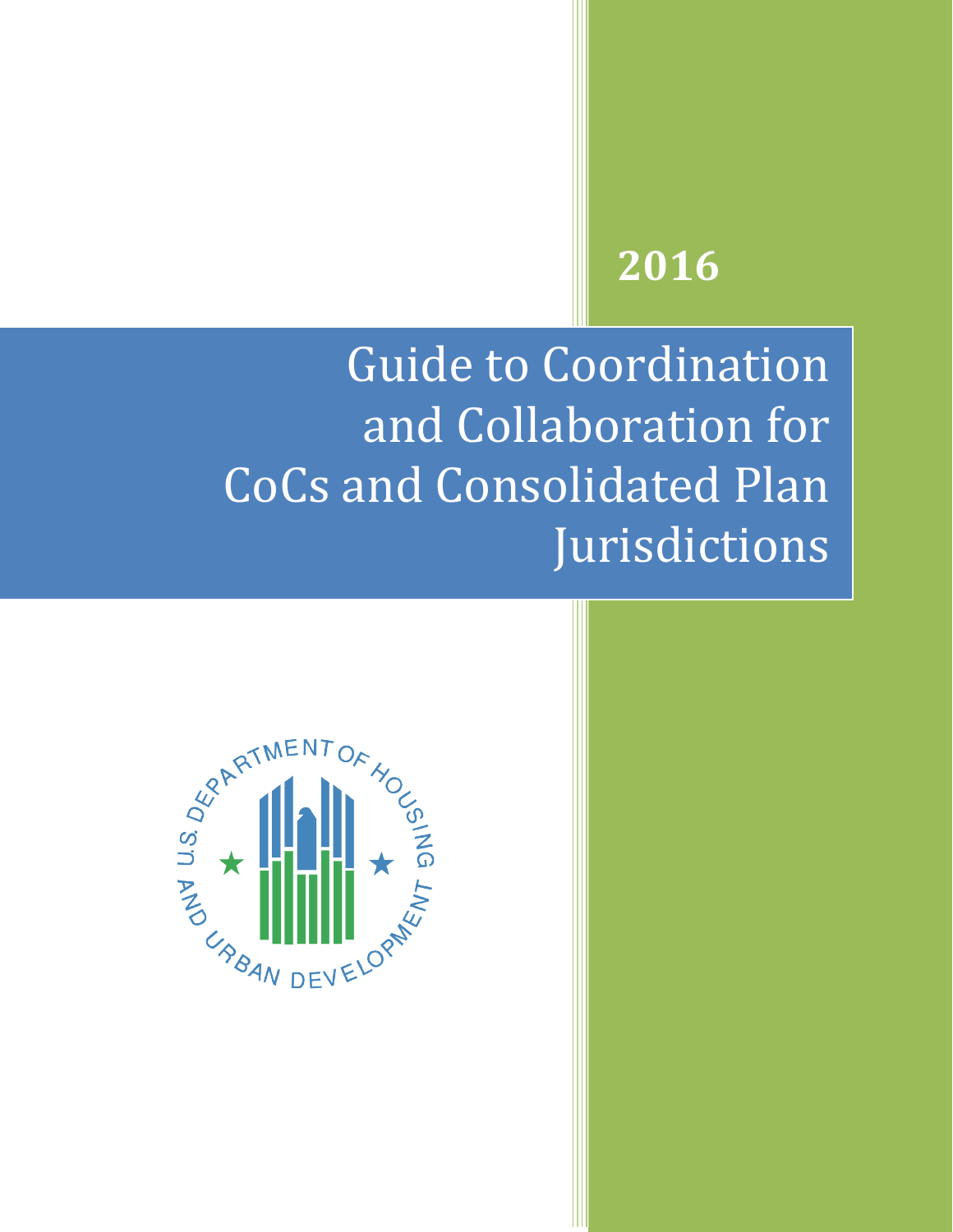# **TABLE OF CONTENTS**

| 1. |                                                                     |
|----|---------------------------------------------------------------------|
|    |                                                                     |
|    |                                                                     |
|    |                                                                     |
|    |                                                                     |
|    |                                                                     |
|    |                                                                     |
|    |                                                                     |
|    |                                                                     |
|    | Optional Areas for Collaboration between ESG Recipients and CoCs 11 |
|    |                                                                     |
|    |                                                                     |
|    |                                                                     |
| 2. |                                                                     |
|    |                                                                     |
|    |                                                                     |
|    |                                                                     |
|    |                                                                     |
| 3. |                                                                     |
|    |                                                                     |
|    |                                                                     |
|    |                                                                     |
|    |                                                                     |
|    |                                                                     |
|    |                                                                     |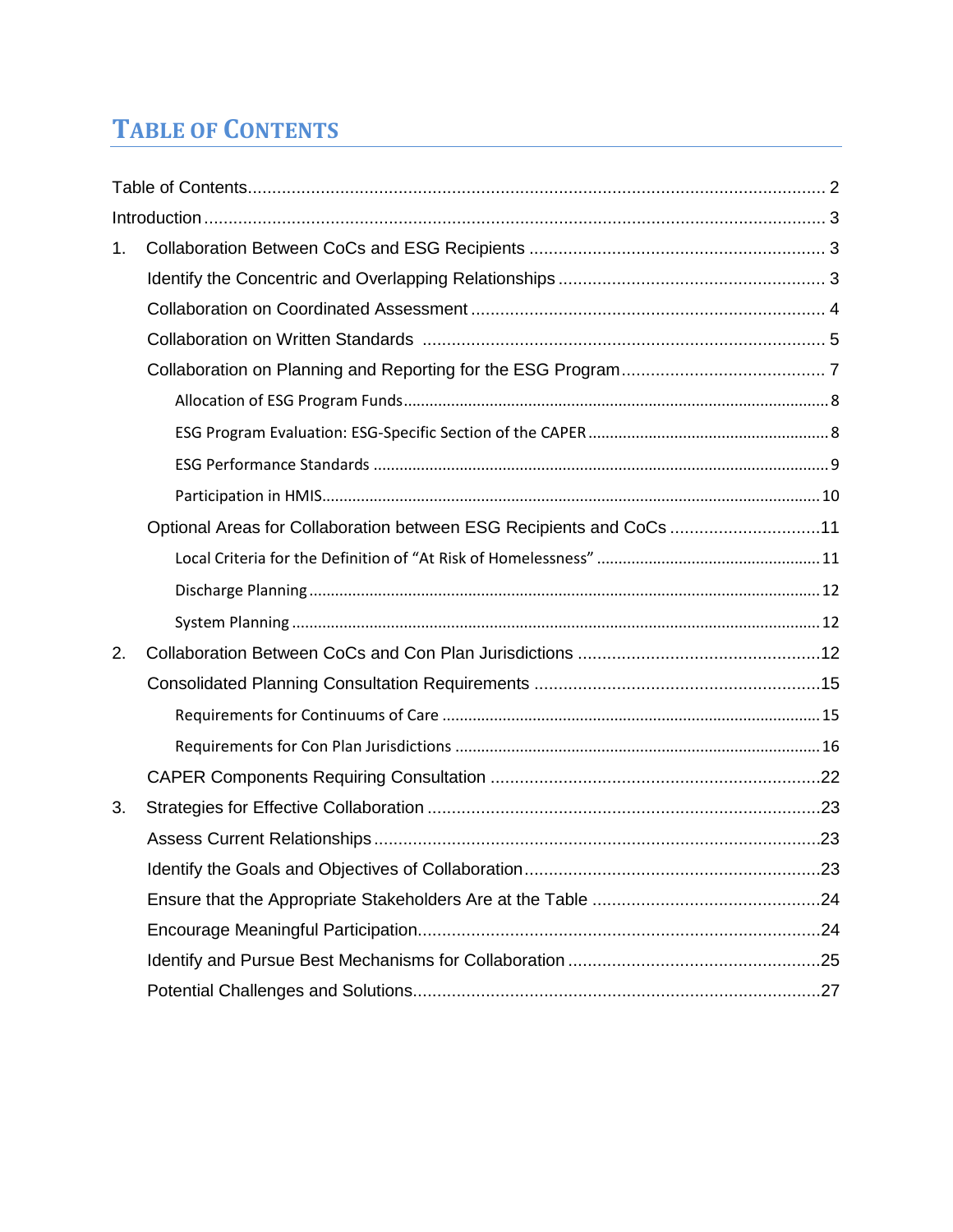# <span id="page-2-0"></span>**INTRODUCTION**

This guidance document explains both the minimum regulatory requirements regarding consultation and coordination between Continuums of Care (CoCs) and Consolidated Plan (Con Plan) jurisdictions—those that receive Emergency Solutions Grants (ESG) Program funds and those that do not—and provides suggestions for additional strategies to ensure meaningful collaboration between entities sharing the same geographic area. Although many communities already have in place the mechanisms for strong collaboration, this guide can help expand and enhance ongoing collaboration and ensure compliance with all new requirements. The guidance can be used to inform emerging community partnerships, whatever their current stage of collaboration, and their continuing evolution.

The document is organized into the following sections:

- 1. Collaboration Between CoCs and ESG Recipients
- 2. Collaboration Between CoCs and Con Plan Jurisdictions (both those that receive ESG Program funds and those that do not)
- 3. Strategies for Effective Collaboration

# **1. COLLABORATION BETWEEN COCS AND ESG RECIPIENTS**

Both the CoC and ESG Program interim rules require coordination and collaboration between CoCs and ESG recipients in order to ensure the recipients effectively strategize about the systems of assistance needed to address homelessness and how their respective funding streams can support provision of that assistance. This section describes the consultation requirements for both CoCs and ESG recipients in the areas of:

- Coordinated assessment,
- Written standards for administering assistance,
- Allocation planning and reporting for ESG, and
- Suggested areas for additional coordination.

Since CoCs and ESG recipients do not always have contiguous boundaries, the first step should be determining how CoCs and ESG recipients overlap so their relative coordination responsibilities can be planned.

### **Identify the Concentric and Overlapping Relationships**

Con Plan jurisdictions (both those that receive ESG funds and those that do not) must consult with each CoC serving their geographic area. For States, this means consulting with all CoCs within the State. For CoCs, these requirements may entail consultation with multiple ESG recipients and Con Plan jurisdictions. Because CoCs, ESG recipients, and Con Plan jurisdictions typically do not share matching geographical boundaries, there are numerous combinations of collaborative relationships that often overlap. It is worth the time and consideration to map out the different entities that must be collaborating with one another – not only to ensure that all necessary stakeholders are included in the process but also to maximize the benefit of communitywide coordination.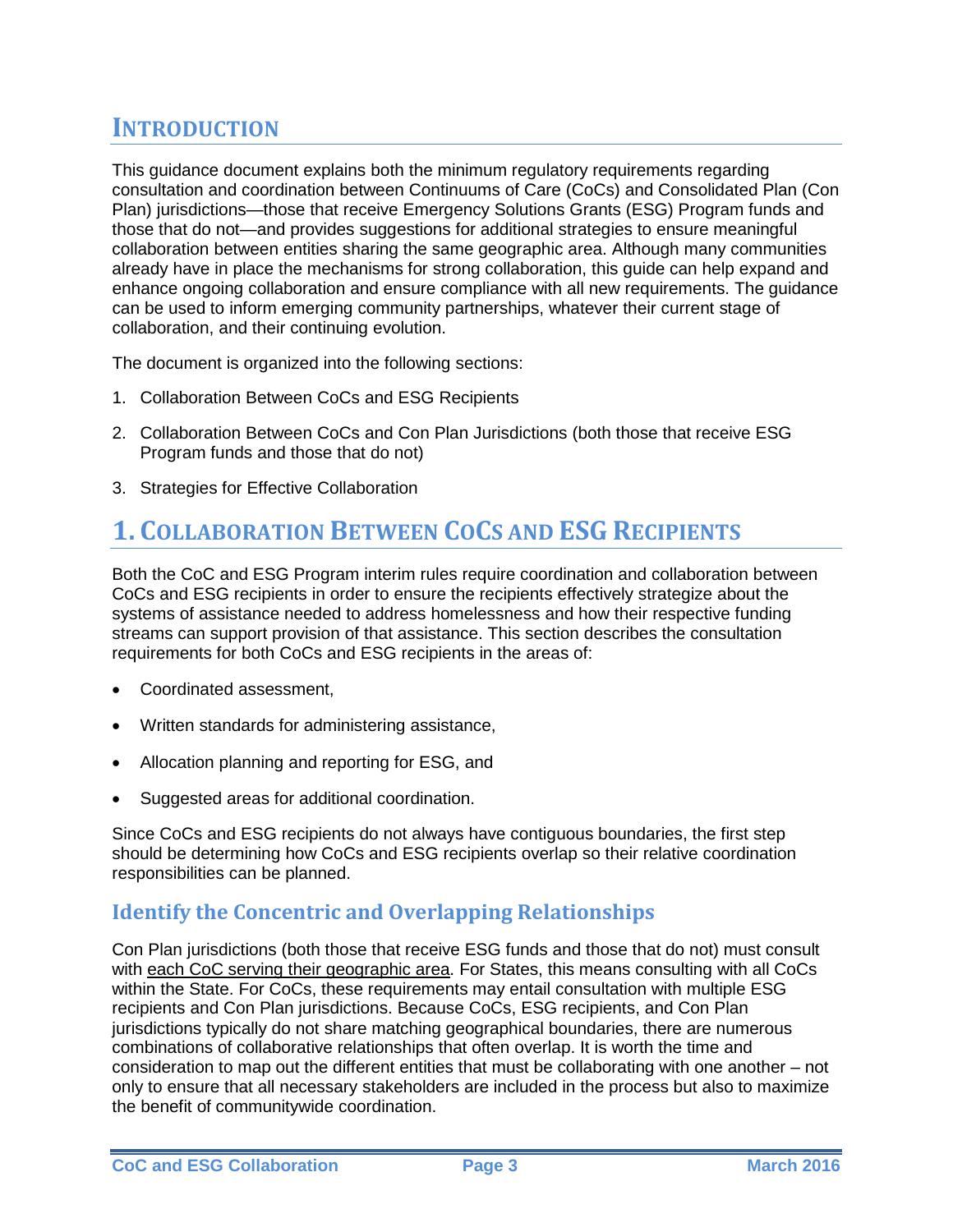# <span id="page-3-0"></span>**Collaboration on Coordinated Assessment**

#### **CoC-Specific Requirements**

Each CoC is required to consult with ESG recipient(s) in its geographic area to:

• Establish and operate a coordinated assessment system that provides an initial, comprehensive assessment of the needs of individuals and families for housing and services ((578.7(a)(8)).

#### **ESG-Specific Requirements**

- Once the CoC has developed a coordinated assessment system, each ESGfunded program or project within the CoC's area must use that assessment system. The recipient or subrecipient must work with the CoC to ensure the screening, assessment, and referral of program participants are consistent with ESG written standards required under 576.400(e). A victim service provider may choose not to use the CoC's coordinated assessment system. (576.400(d))
- If the CoC for the jurisdiction's area has established a coordinated assessment system that meets HUD requirements, the jurisdiction must describe that coordinated assessment system in the ESG-specific section of the jurisdiction's Annual Action Plan. (91.220(l)(4)(ii); 91.320(k)(3)(ii))

Each CoC is required to establish and operate a coordinated assessment system, also known as coordinated entry that provides an initial, comprehensive assessment of the needs of individuals and families for housing and services. This system must be easy to access by individuals and families seeking assistance, cover the CoC's entire geographic area, be welladvertised, and include a comprehensive and standardized assessment tool.

Since ESG recipients and subrecipients are required to use the CoC's coordinated entry process, the consultation requirement for the CoC is intended to ensure the coordinated entry design meets the needs of all ESG Program-funded projects. Beyond the minimum requirement, the CoC can only attain the goal of a comprehensive, streamlined system if most homeless providers and projects participate in the CoC's coordinated entry; therefore, CoCs should work with funded and non-funded homeless providers alike to ensure the design of coordinated entry meets their assessment needs and can replace project-specific processes to the greatest extent possible. HUD expects that consultation between the CoC and ESG Program recipients will be ongoing, as each CoC will have to routinely adjust the operations of its coordinated entry to ensure it is meeting the current needs of homeless individuals and families within its geographic area.

The following questions may help CoCs engage ESG recipients and subrecipients concerning coordinated entry:

• How do ESG and CoC providers currently collaborate and how could this be improved? Are there formal mechanisms, such as grant agreements, that could be leveraged to incent or require greater collaboration in coordinated entry?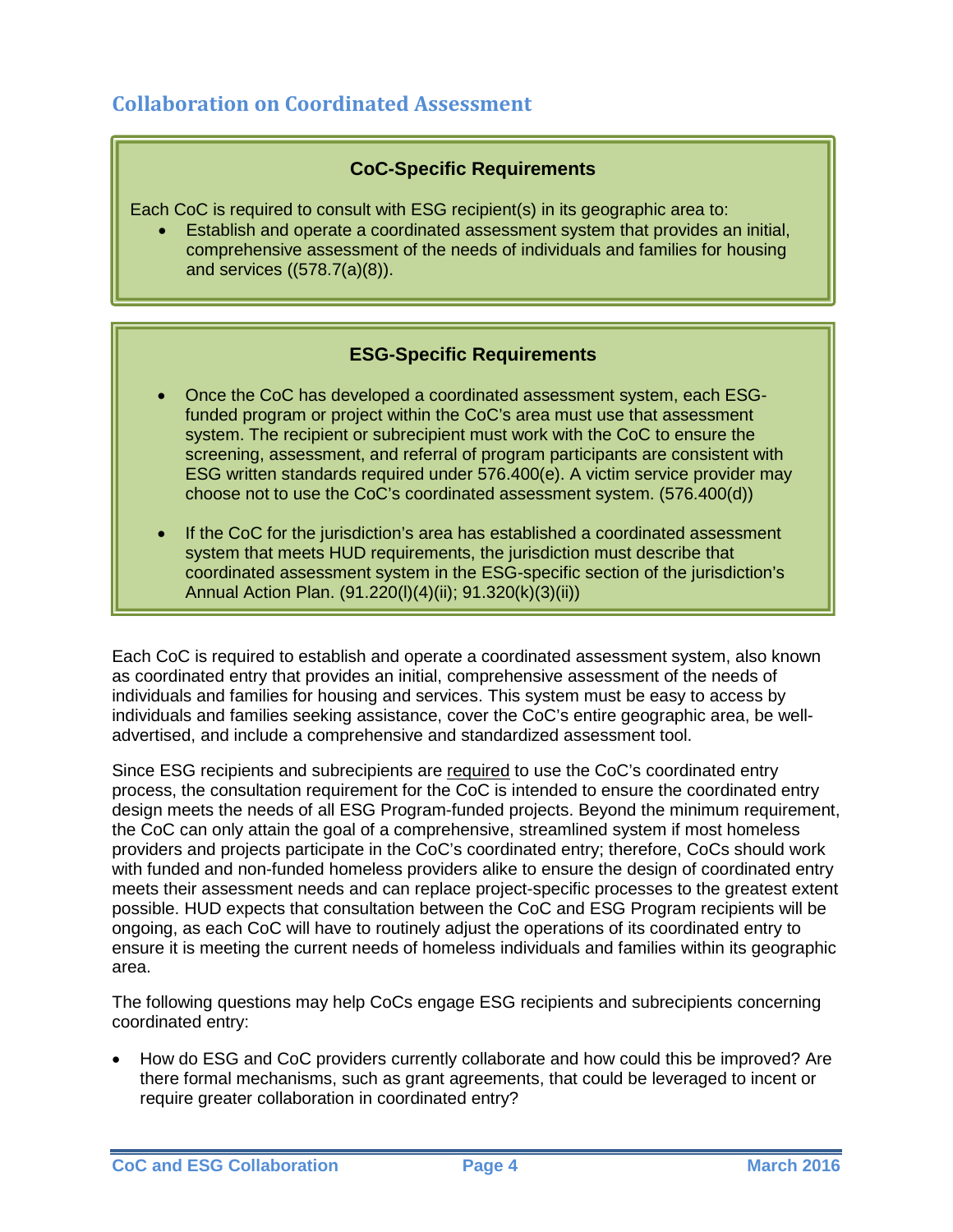- <span id="page-4-0"></span>• How do program participants currently flow into and between ESG and CoC Program funded projects and where are there disconnects between the ESG-funded and CoC-funded systems? Map the current process and then identify the front door project(s) for the crisis response system, the projects responsible for conducting the initial crisis and housing assessments, and the process for designating and communicating referrals, including referrals to homelessness prevention programs and emergency shelter.
- How integrated are the client data management systems (including HMIS) used by ESG and CoC Program recipients and subrecipients? Think about the actual systems being used, the data that are being collected, and the level of data sharing (capacity for and current practices) between and among recipients and subrecipients.
- What are the differences, if any, in the way that ESG and CoC Program recipients and subrecipients prioritize program participants for project resources and how can they be aligned?

# **Collaboration on Written Standards**

#### **CoC-Specific Requirements**

CoCs are required to consult with ESG recipient(s) in the CoC's geographic area to:

• Establish and consistently follow written standards for providing CoC assistance. (578.7(a)(9))

The CoC must establish and follow written standards for recipients and subrecipients providing assistance with CoC Program funds. The CoC Program interim rule requires that these standards be developed in consultation with the ESG recipient(s) also funding projects within the CoC's geographic area. The specific standards that must be addressed are policies and procedures for:

- 1. Evaluating individuals' and families' eligibility for assistance through the CoC Program;
- 2. Determining and prioritizing eligible individuals and families for transitional housing assistance;
- 3. Determining and prioritizing eligible individuals and families for rapid re-housing assistance;
- 4. Determining the percentage and amount of rent program participants must pay while receiving rapid re-housing assistance;
- 5. Determining and prioritizing eligible individuals and families for permanent supportive housing assistance; and
- 6. For those CoCs that have been designated a high-performing communities:
	- a. Determining and prioritizing individuals and families for homelessness prevention and rapid re-housing assistance;
	- b. Determining the percentage or amount of rent and utilities costs each program participant must pay while receiving homelessness prevention and rapid re-housing assistance;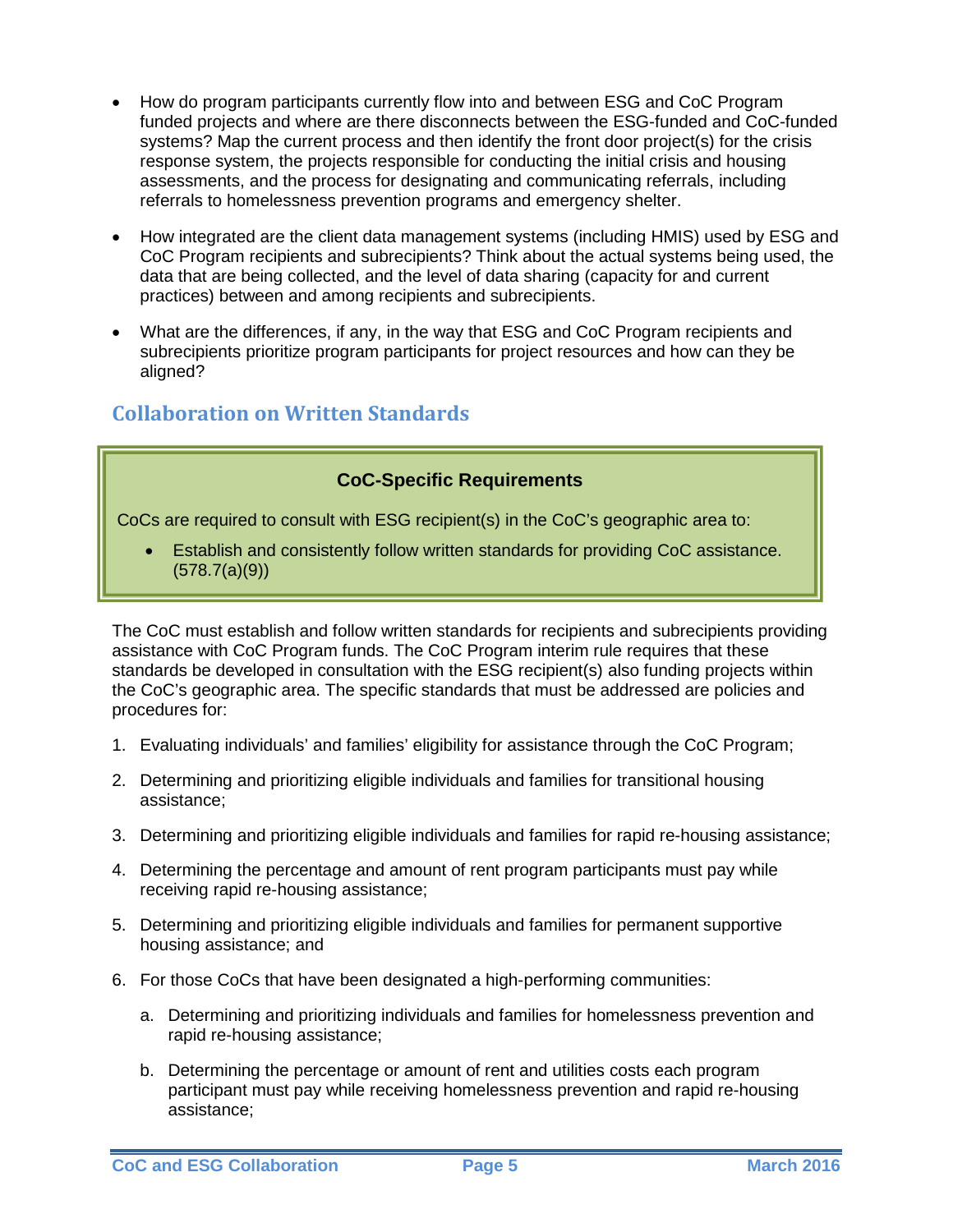- c. Determining the amount and duration of rental assistance; and
- d. Determining the type, amount, and duration of housing stabilization and/or relocation services.

ESG recipients are required to develop several similar policies and procedures for subrecipients to use when providing ESG assistance (state recipients may allow subrecipients to develop their own written standards) (see 24 CFR 576.400(d)). **Although ESG recipients are not explicitly required to consult with CoCs on the development of written standards for providing ESG assistance**, many of the ESG standards for prioritizing assistance will influence the development and implementation of the local plan to prevent and end homelessness, the implementation of coordinated entry system, as well as the development of the CoC's written standards. Ideally, CoCs and ESG recipient(s) should collaborate to coordinate and/or align their written standards to ensure all populations eligible for assistance within the geographic area are assessed and prioritized for available assistance as consistently as possible.

The written standards for providing ESG assistance must include policies and procedures that address the following:

- 1. Evaluating eligibility for ESG assistance;
- 2. Targeting and providing essential services related to street outreach activities;
- 3. Admission to, diversion from, referral to, and discharge from emergency shelters;
- 4. Assessing, prioritizing, and re-assessing the need for essential services related to street outreach;
- 5. Coordination among other emergency shelter, essential service, homelessness prevention, and rapid re-housing providers as well as with other mainstream housing and service providers;
- 6. Determining and prioritizing individuals and families for homelessness prevention and rapid re-housing assistance;
- 7. Determining the percentage and amount of rental assistance and utilities each program participant must pay while receiving homelessness prevention or rapid re-housing assistance;
- 8. Determining the amount and duration of rental assistance, including how the amount will be adjusted over time, as appropriate; and
- 9. Determining the type, amount, and duration of housing stabilization and/or relocation services.

The following questions may help guide collaboration related to developing written standards for providing ESG and CoC Program assistance:

- Are standard policies or procedures already in place on a communitywide basis for recipients or subrecipients of CoC and/or ESG Program funds? What are some of the common elements of the policies? What policies are inconsistent? What are the areas of disagreement?
- Do the written standards support and help to implement the goals of the Con Plan? The CoC plan?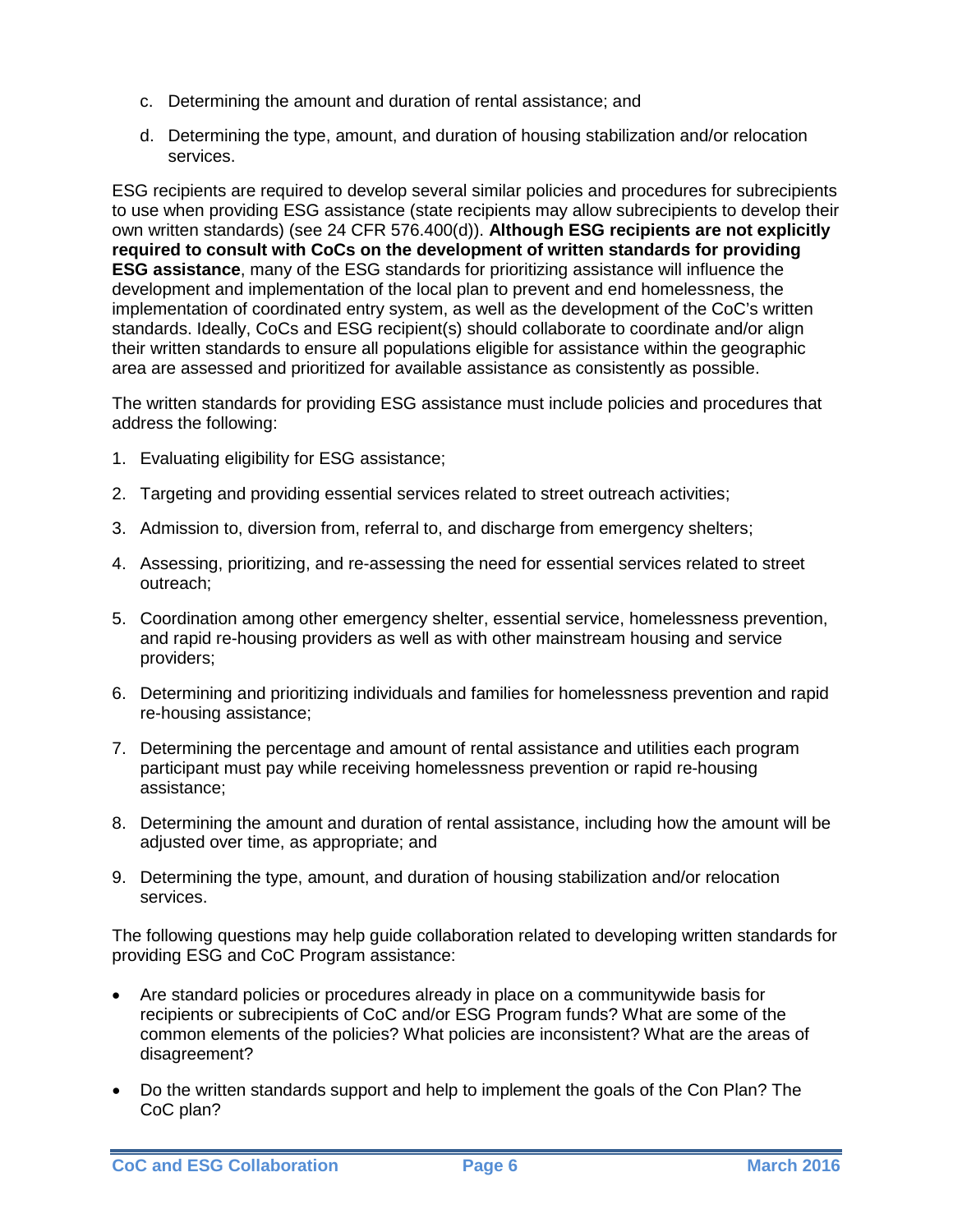<span id="page-6-0"></span>• Is there evidence from local projects or nationally that could be used to inform decisions about prioritization and how to structure assistance?

# **Collaboration on Planning and Reporting for the ESG Program**

# **CoC Requirements** • The Continuum must consult with ESG recipients within the CoC's geographic area on the plan for: • Allocating ESG program funds; • Reporting on the performance of ESG recipients and subrecipients; and • Evaluating the performance of ESG program recipients and subrecipients. (578.7(c)(5)) • The process for completing these activities must be incorporated into the CoC's governance charter. • The CoC must evaluate outcomes of projects funded under the ESG program and the CoC program and report to HUD. (578.7(a)(7)) **ESG-Specific Requirements**

- ESG recipients are required to consult with each CoC that serves the recipient's jurisdiction to:
	- Determine how to allocate ESG funds:
	- Develop performance standards for projects and activities assisted with ESG funds;
	- Evaluate the outcomes of projects and activities assisted with ESG funds; and
	- Develop funding, policies, and procedures for the administration and operation of the Homeless Management Information System (HMIS). (576.400(a); 91.100(d); 91.110(e))
- In the Annual Action Plan, the jurisdiction must describe its consultation with each CoC that serves the jurisdiction in addressing the topic areas above;  $((91.220(l)(4)(vi))$ ; 91.320(k)(3)(v)) and
- In the ESG-specific portion of the Consolidated Annual Performance and Evaluation Report (CAPER), the jurisdiction must include, in a form prescribed by HUD, the:
	- Number of persons assisted;
	- Types of assistance provided; and
	- Project or program outcomes data measured under the performance standards developed in consultation with the CoC. (91.520(g))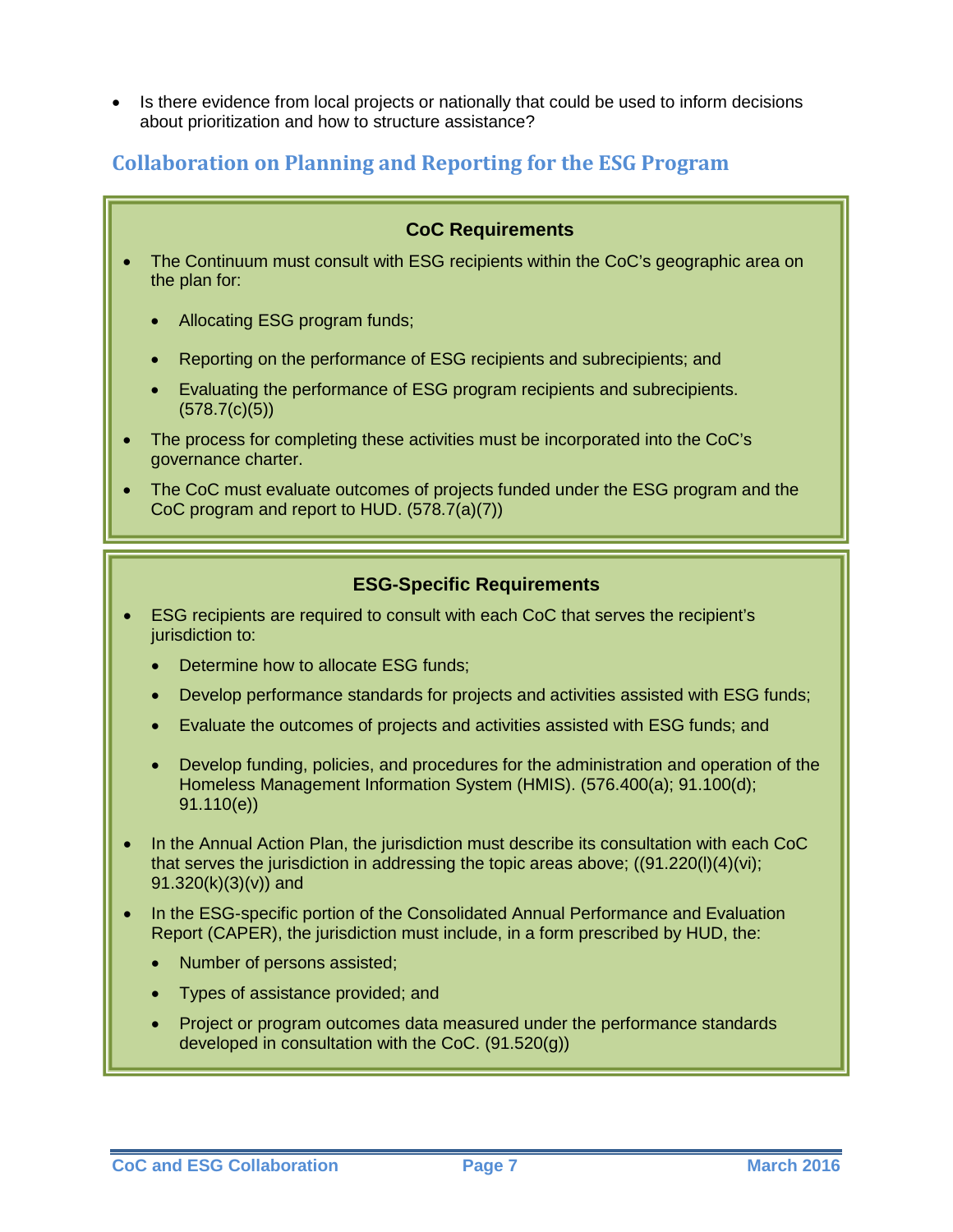# <span id="page-7-0"></span>*Allocation of ESG Program Funds*

The ESG recipient must consult with all CoCs that provide services in the jurisdiction in

determining ESG Program funding allocation priorities (by program component and geographic area) and describe this consultation in the Annual Action Plan. For each year of the Con Plan, the Con Plan jurisdiction is required to specify how it will allocate its CPD grant funds and must explain how each grant addresses needs and advances goals adopted in the Con Plan.

Jurisdictions must consult with each CoC serving their geographic area. For States, this means consulting with all CoCs within the State. Click [here](https://www.onecpd.info/resources/documents/ESGStateRecipientConsultationWithCoC.pdf) to access HUD's guide on *ESG State Recipient Consultation with Continuums of Care.*

CoCs are also responsible for consulting with

all ESG recipients regarding the allocation of ESG program funds within the CoC's geographic area. The process for consultation must be documented in the CoC's governance charter. The intent of these requirements is to ensure that the recipients of HUD homeless grants are investing in the homeless assistance system in coordinated ways and not duplicating funding, thereby supporting the same goals and leveraging results.

In order to prepare for this consultation, the CoC and ESG recipient may want to begin by assessing the extent to which there is already alignment between the CoC's homeless strategy and ESG Program allocations. The ESG recipient should ensure that it engages the CoC at a point in the process when the CoC can provide meaningful input related to ESG planning and allocation decisions in relation to the funding opportunities available through the CoC Program. Then, the CoC and ESG recipient can proceed in a discussion about how to better align allocations to meet priority community needs and achieve optimal results, if needed.

The following questions may help to guide and advance collaboration related to allocation of ESG resources:

- How can ESG funds be used to support the homelessness prevention and assistance system envisioned by the CoC? That is, how do ESG eligible costs align with the scale and structure of program components desired by the CoC? For instance, homelessness prevention and emergency shelter are eligible costs under the ESG program. Has the CoC identified a need for less emergency shelter or more homelessness prevention assistance? If so, which type, for which subpopulations, and in which geographic areas?
- How do current ESG Program allocations support the homeless system and how might they be shifted to better support local needs?
- How are local data on needs and performance used to inform the allocation of ESG Program funds?
- Are there some community needs that cannot be met with ESG resources that could be addressed with other resources indicated in the Con Plan?

### *ESG Program Evaluation: ESG-Specific Section of the CAPER*

Each jurisdiction that has an approved Con Plan is required to submit an annual performance report to HUD within 90 days of the close of the jurisdiction's program year.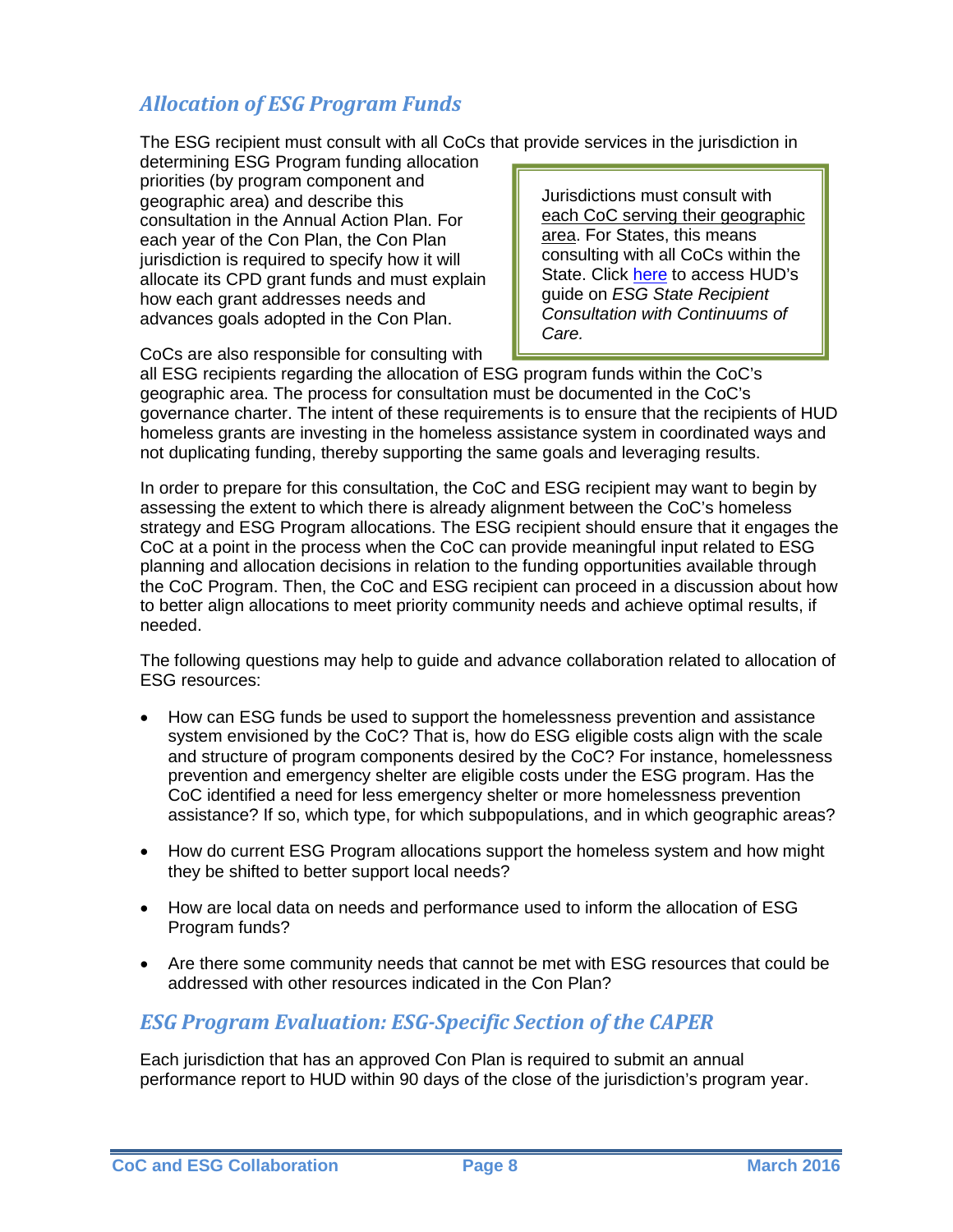<span id="page-8-0"></span>The performance report, known as the Consolidated Annual Performance and Evaluation Report (CAPER, or PER for states), includes:

- A description of the resources made available,
- The geographic distribution and location of investment,
- The persons assisted,
- Actions to affirmatively further fair housing and
- Other actions as indicated in the Con Plan and Annual Action Plan. (24 CFR 91.520).

In addition to requiring Con Plan jurisdictions to report on and evaluate the jurisdiction's overall progress in meeting its specific objectives for reducing and ending homelessness as described in Section 2 below, the CAPER includes program-specific sections pertaining to each Con Plan program: ESG, CDBG, HOME, and HOPWA.

In the ESG-specific section of the CAPER, the jurisdiction must report on the project outcomes data measured under the performance standards developed in consultation with the CoC(s). By analyzing how these outcomes relate to system-wide performance and funding considerations, the CoC can identify the broader implications of the outcomes generated by ESG recipients and subrecipients.

The CAPER also captures the number of persons assisted by ESG and the amounts and types of ESG assistance provided. The CoC should provide information to the jurisdiction in the development of the responses as necessary (including providing data from the HMIS). Refer to the Consolidated Plan User Guide and the [Consolidated Plan in IDIS Desk Guide](https://www.hudexchange.info/resource/2641/econ-planning-suite-desk-guide-idis-conplan-action-plan-caper-per/) for information about how to complete the CAPER, Annual Action Plan, and Con Plan.

The CAPER requires citizen participation. HUD recommends that the CoC and its stakeholders attend the public hearings on the performance reports. Citizen participation is vital to the development of successful planning and reporting, and is a crucial element in promoting community-based solutions.

#### *ESG Performance Standards*

ESG recipients and CoCs must coordinate to develop performance standards for evaluating effectiveness of ESG Program-funded activities within a CoC's geographic area. ESG recipients must describe this consultation in the Annual Action Plan and CoCs must incorporate the process for consulting ESG recipient(s) in their governance charter. The performance standards should address the degree to which ESG Program-funded service providers are succeeding in:

- Targeting those who most need assistance;
- Reducing the number of people living on the streets or in emergency shelters;
- Reducing the time people spend homeless; and
- Reducing program participants' housing barriers or housing stability risks.

Achievement of these standards will also support improved performance of the homeless service system overall. The CoC and ESG recipient should use HMIS and other pertinent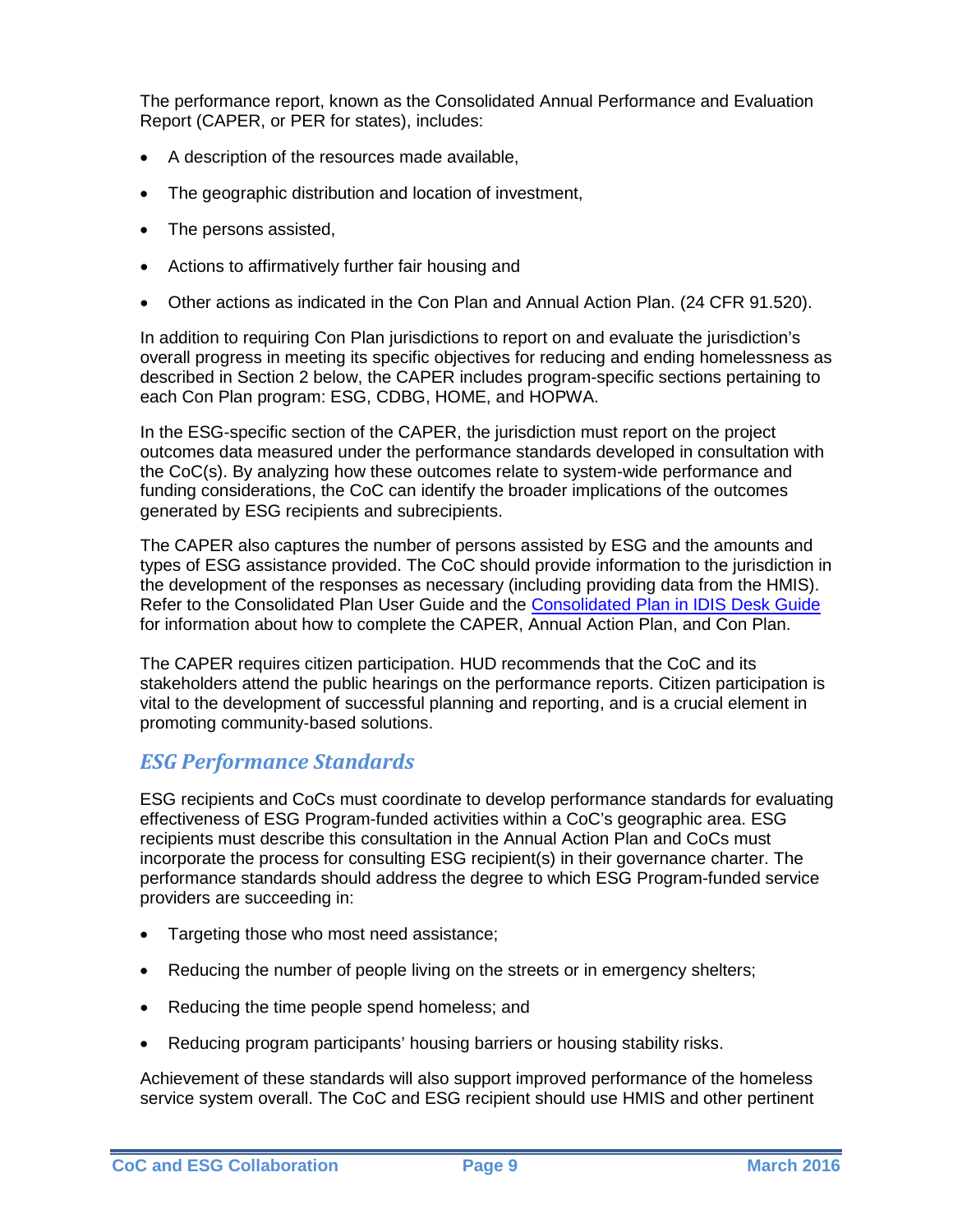<span id="page-9-0"></span>data collected in the community to assist with evaluating ESG activities within the context of broader system performance and inform subsequent ESG and CoC Program allocations. The following questions may help guide CoC and ESG recipients in developing performance standards to evaluate ESG activities:

- Are ESG-Program funded activities effective at fulfilling the needs they were intended to meet?
- Are local communities currently using project-level performance standards for ESG activities? If yes, what standards are being used and how were they developed?
- In addition to the project-level standards, does the ESG recipient measure project performance within the context of broader homeless system performance measures? If yes, how do ESG Program-funded activities contribute to the achievement of this performance?
- What challenges may be expected in implementing performance standards? How can they be mitigated?
- Has there been a crosswalk between the proposed ESG performance standards and any other State and local standards to see how they align? If so, how well do the proposed ESG performance standards align with other State and local performance standards? Are there ways to improve alignment to simplify measurement and reduce the burden for local organizations that are funded by multiple sources?
- How will subrecipients collect and report performance data? How will the measures be integrated into HMIS?
- What role will the CoC play in monitoring the performance of the ESG recipient(s) and subrecipients?

### *Participation in HMIS*

CoCs are responsible for implementing a single HMIS to be used by recipients and subrecipients of ESG and CoC Program funds within that CoC's geographic area. The CoC is responsible for designating the HMIS lead – the entity responsible for managing the HMIS; reviewing, revising, and approving a security plan, a privacy plan, and a data quality plan for the HMIS; and ensuring that CoC and ESG Program recipients consistently use the HMIS. Since ESG recipients and subrecipients are required to use the HMIS of the CoC in the geographic area in which the project is located, it is important that ESG recipient(s) are a part of the discussions about how the HMIS will be funded and the policies and procedures for operating and administering the HMIS. ESG recipient(s) must work with the CoC to identify funding and develop policies, and procedures for operating and administering the HMIS, particularly in regard to the required participation of all ESG-funded subrecipients. CoC and ESG recipients should work together to determine the cost of HMIS participation for ESG recipients and subrecipients.

Although the CoC may delegate many of its HMIS oversight responsibilities to the HMIS lead or a subcommittee, the CoC and ESG recipient should both still be an active part of this process since the CoC is responsible for the HMIS and since HMIS is likely to be a key source of data to assess performance of ESG Program-funded activities and the homeless assistance system.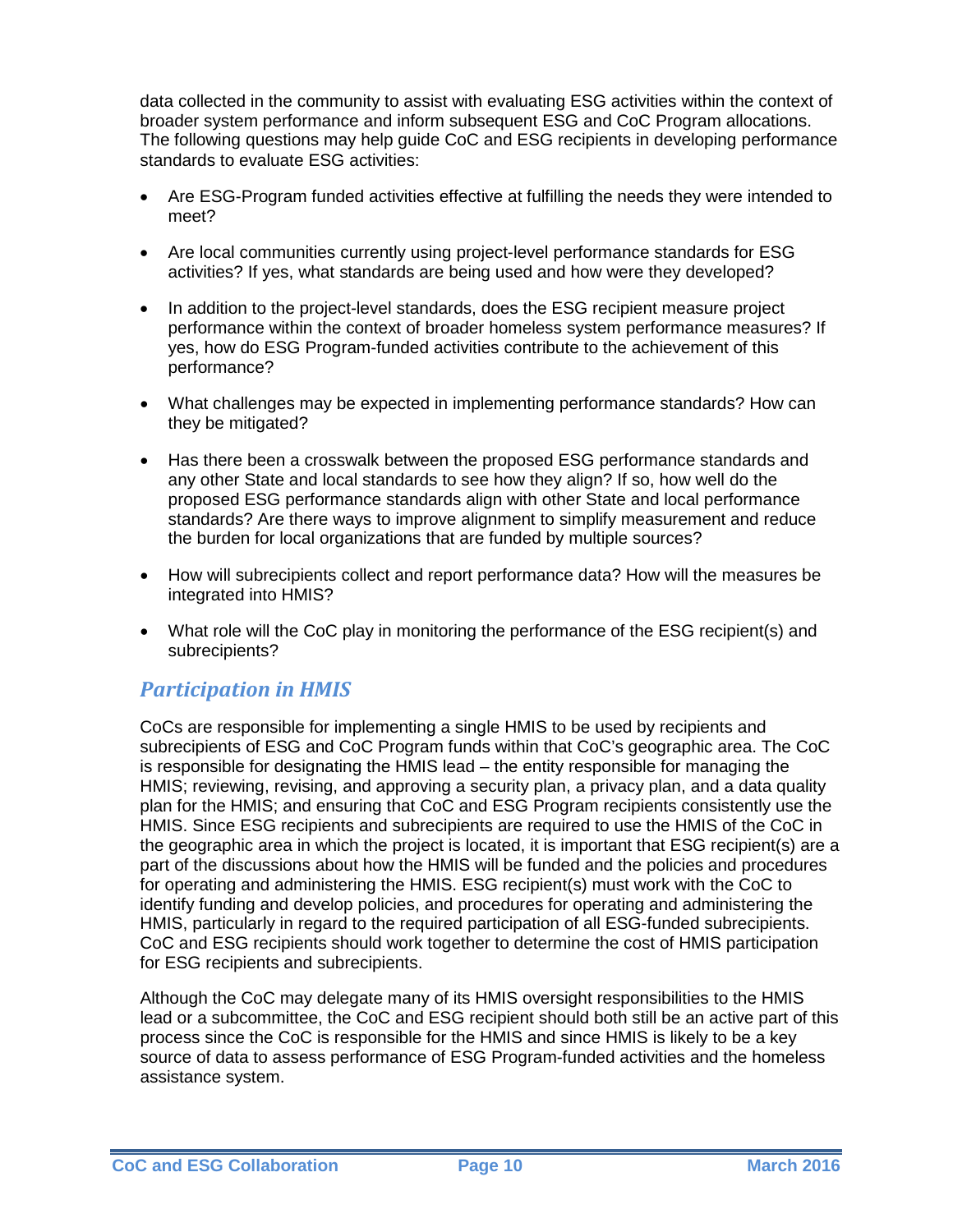<span id="page-10-0"></span>The following questions may help guide discussions as CoCs and ESG recipients work together to ensure full HMIS participation by ESG recipients and subrecipients:

- Is the ESG recipient comfortable with the current HMIS policies and procedures? Is more collaboration or consultation needed as the policies and procedures are regularly updated and revised? Is a different form of collaboration or consultation needed?
- Are additional data elements needed in HMIS to support local ESG recipient reporting needs?
- Are ESG recipients and subrecipients aware of their responsibilities related to HMIS? Do any agencies need training on their responsibilities? What resources are needed to train them on HMIS and compliance with the adopted policies and procedures, including data collection, privacy, and security requirements?
- Do ESG recipients and subrecipients have the resources they need to participate in the HMIS? If no, can the recipient allocate more ESG Program funding for HMIS? Are there other sources of funding that can help pay for participation in HMIS?
- Are any victim services providers funded with ESG? If so, do they have comparable databases that they can use to fulfill their HMIS participation requirements?

### **Optional Areas for Collaboration between ESG Recipients and CoCs**

Though not formally required, closer collaboration between CoCs and ESG recipients may be possible and useful to improve consistency in service delivery, allocation decisions, data collection, and community-level alignment with respect to priority populations. Additional collaboration can also ensure that homeless systems are operating effectively relative to HUDdefined system-level performance measures. For instance, since ESG Programs can fund homelessness prevention, their resources are needed to minimize the number of people who become homeless, and both ESG and CoC Programs fund projects that affect people's length of time homeless and housing-related outcomes. Possible areas include, but are not limited to, the following:

### *Local Criteria for the Definition of "At Risk of Homelessness"*

The ESG and CoC Program interim rules include a definition of at risk of homelessness that allows the ESG recipient to establish locally-defined characteristics. Individuals and families meeting the definition of at risk of homelessness based on these locally defined characteristics would permit that individual or family to be eligible for homelessness prevention funded through the ESG and CoC Programs. (Note: only CoCs that are designated as High Performing Communities by HUD are able to use CoC Program funds to carry out homelessness prevention activities.) The specific criterion within the definition of "at risk of homelessness" that can be defined locally is for individuals and families living in "housing that has characteristics associated with instability and an increased risk of homelessness, as identified in the recipient's approved Consolidated Plan" (see 576.2(1)(iii)(G)). Use of this criterion requires the jurisdiction to articulate the specific characteristics within the homelessness needs assessment in the Con Plan/Annual Action Plan. The CoC can play an important role in helping the ESG recipient identify and define the characteristics that will enable ESG recipients to target those most likely to become homeless absent assistance.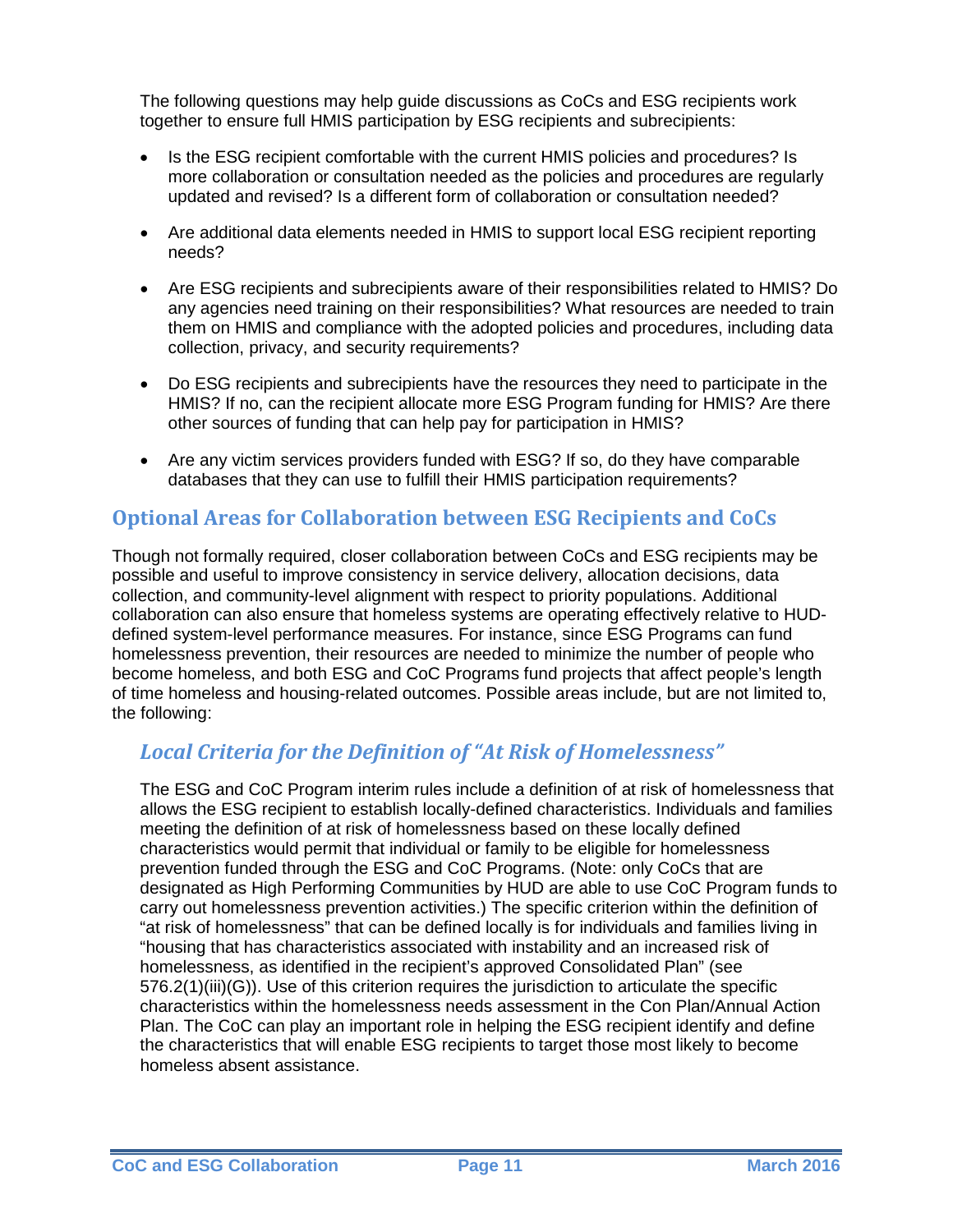# <span id="page-11-0"></span>*Discharge Planning*

ESG recipients and recipients of CoC Program funds that are State or local governments are required to establish and implement discharge policies that prevent people from being discharged from publicly-funded systems of care into homelessness. As part of their annual submission to HUD, these State or local governments are required to certify that they will establish discharge policies and protocols in the Con Plan of these jurisdictions. Additionally, each year, in the CoC Program application, Continuums are scored on how they coordinate with and/or assist in State or local discharge planning efforts. Collaboration between those persons responsible for discharge planning at the State and local government levels and those with experience and knowledge in homelessness (including the incidences of discharges from public institutions into homelessness) can be an invaluable way to ensure that established policies are informed by what works—and does not work—in practice.

### *System Planning*

In the CoC Program interim rule, the Continuum is charged with developing a plan to coordinate the implementation of a housing and service system within its geographic area that meets the needs of the homeless individuals (including unaccompanied youth) and families. At a minimum, such system must encompass: outreach, engagement, and assessment; shelter, housing, and supportive services; and prevention strategies. ESG recipients should work closely with the CoC to develop the plan to ensure ESG Program funds can be leveraged as effectively as possible to support the elements identified within the plan. ESG recipient involvement is particularly important since CoC Program funds cannot be used to fund shelter or prevention (unless the CoC is designated as a High Priority Community).

# **2. COLLABORATION BETWEEN COCS AND CON PLAN JURISDICTIONS**

The Con Plan is the primary planning, prioritization, and resource allocation document that Con Plan jurisdictions use to target HUD formula funds for community planning and development, including for preventing and ending homelessness. The Con Plan process provides an opportunity to focus local, State, and Federal attention and resources on resolving the housing needs of those who are homeless or at risk of homelessness within the context of all services and supports available to a jurisdiction. Since the geographic boundaries of the Con Plan jurisdiction and CoC may not align, a CoC may need to plan for collaboration with multiple Con Plan jurisdictions, and conversely, a Con Plan jurisdiction may need to plan for collaboration with multiple CoCs.

To achieve meaningful collaboration with a Con Plan jurisdiction, a CoC must understand the jurisdiction's primary mechanism of planning and reporting, the timing of the Con Plan processes for each jurisdiction covered by the CoC, and the role that the CoC may play in the process. The Con Plan is a multi-year document – three to five years depending on the type of jurisdiction completing it – with associated annual action plans that link proposed allocations with priorities and goals established in the jurisdiction's Con Plan. To develop a Con Plan, jurisdictions must engage in comprehensive strategic planning that builds on citizen participation, leverages local, State, and Federal resources, and reduces duplication of effort. The resulting strategic plan provides a roadmap for the development of major housing, homelessness, and community development objectives. For more information on the Con Plan process and regulations, please see [HUD's Consolidated Planning webpage.](https://www.hudexchange.info/programs/consolidated-plan/)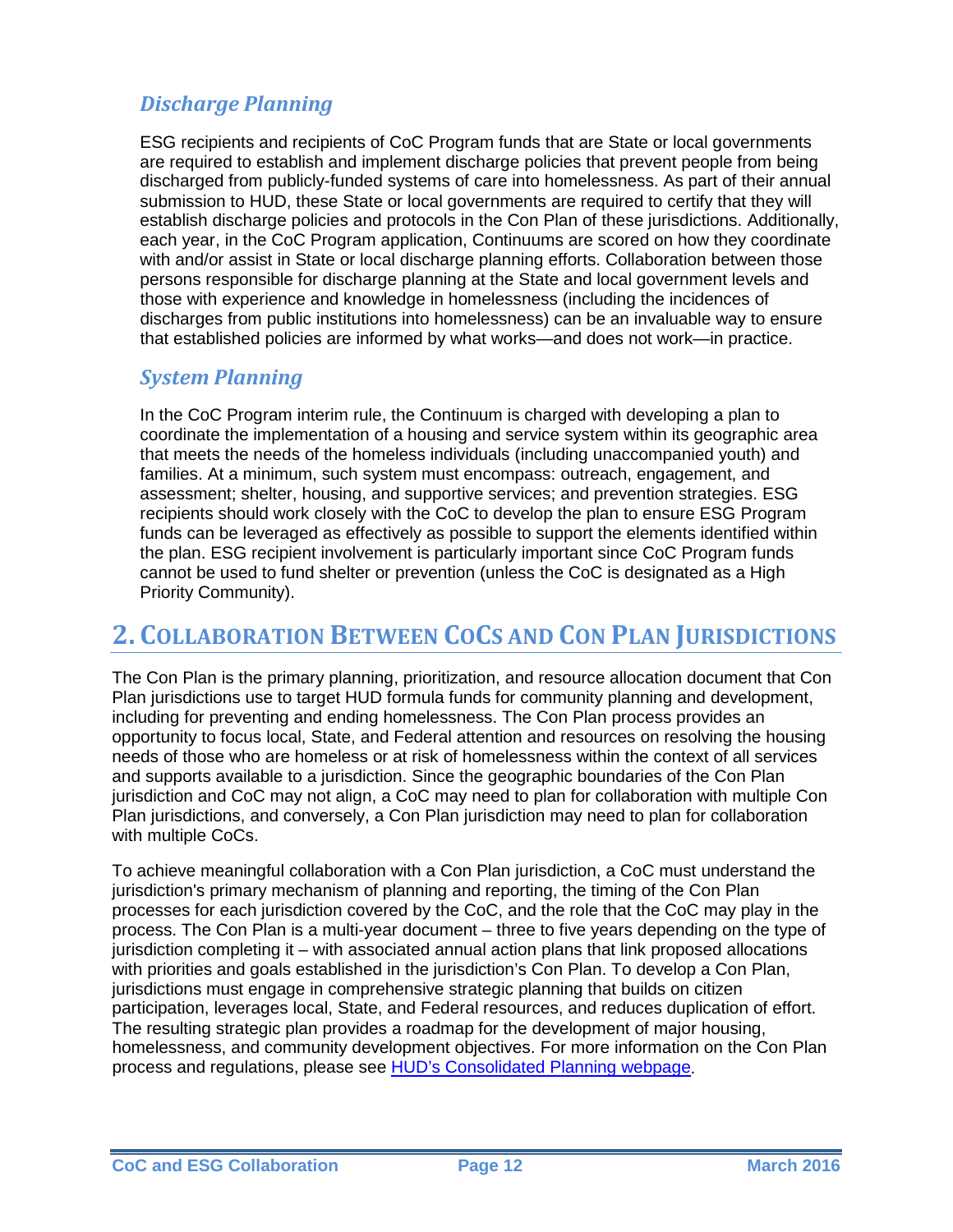In the past, CoCs' involvement in the Con Plan process varied widely across the nation, primarily based on whether there were established relationships between the Con Plan jurisdiction and the CoC. All CoCs should be able to have a more intentional role in the process now that the new Con Plan regulations require all State and local jurisdictions that prepare a Con Plan to consult with the CoC and additional groups on: (1) preparation of their homelessness strategy, and (2) development of plans to allocate resources to address the needs of homeless individuals and families and people at risk of homelessness. CoCs can also play an integral role in jurisdictions' consolidated planning process as a source of information for the homelessness components of the Con Plan.

This section describes the consolidated planning consultation requirements for CoCs and Con Plan jurisdictions (those jurisdictions that receive ESG funds and those that do not), followed by suggested ways that both entities may improve their collaboration on the specific homelessness components of the Con Plan. The table below demonstrates the various ways that CoCs, Con Plan jurisdictions, and ESG recipients are required to collaborate. The table also documents the number and type of these entities nationwide.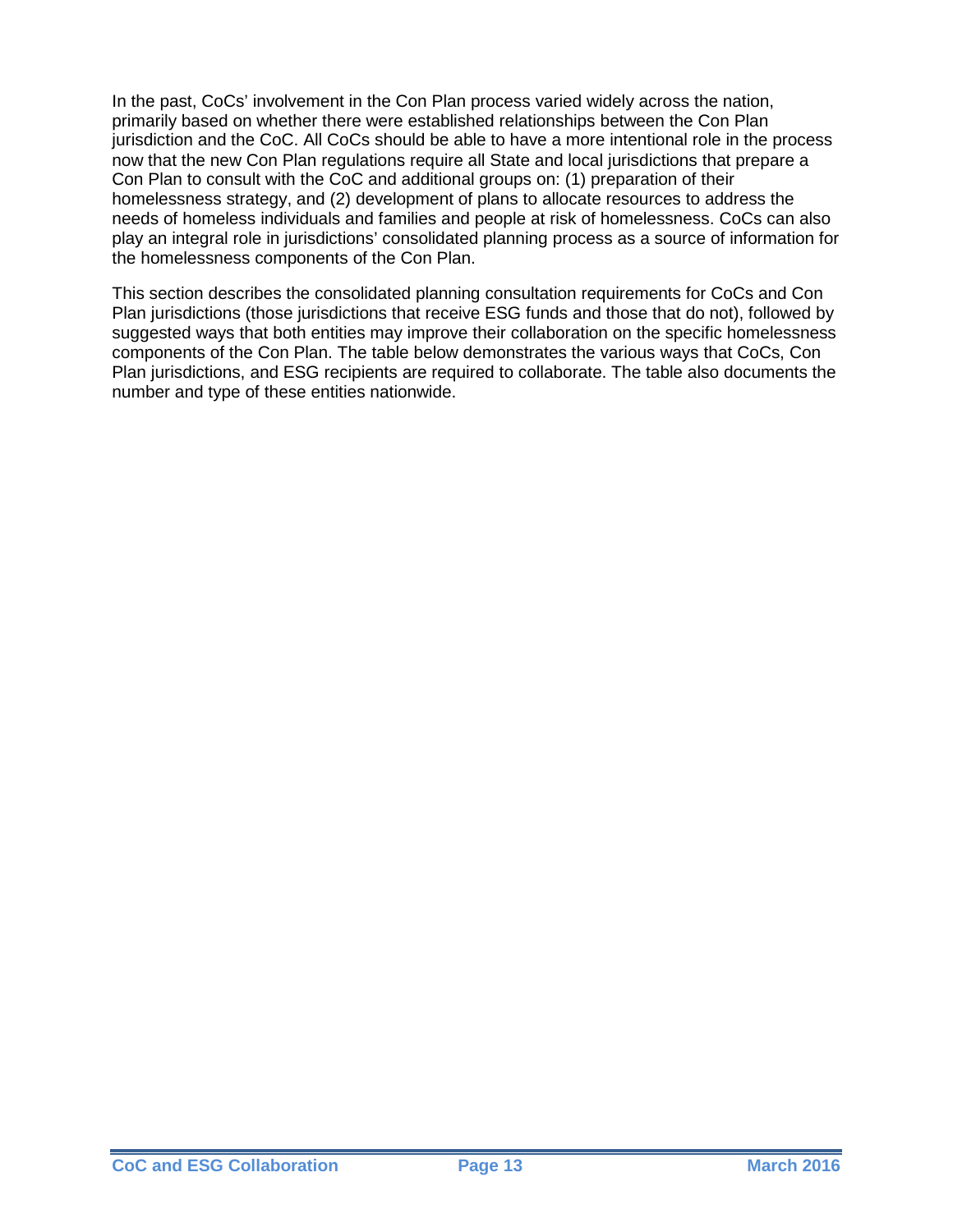| CON PLAN JURISDICTION/CoC COLLABORATION                                                             |                                                                                      |                                  |                     |                                           |  |                                        |
|-----------------------------------------------------------------------------------------------------|--------------------------------------------------------------------------------------|----------------------------------|---------------------|-------------------------------------------|--|----------------------------------------|
| Con Plan Jurisdictions (#)<br>MC= Metropolitan City UC = Urban County                               |                                                                                      |                                  |                     | $CoCs$ $(H)$                              |  |                                        |
|                                                                                                     | <b>States</b>                                                                        | <b>Territories</b>               | <b>Entitlements</b> |                                           |  |                                        |
| <b>MC</b><br>UC<br>51<br>4<br>1008<br>185                                                           |                                                                                      |                                  |                     | 405                                       |  |                                        |
|                                                                                                     |                                                                                      |                                  |                     | <b>Areas of Collaboration</b>             |  |                                        |
|                                                                                                     | <b>Homeless Needs Assessment</b>                                                     |                                  |                     |                                           |  | Provide PIT & HMIS data                |
| CON PLAN                                                                                            | Inventory of Homeless Services & Facilities                                          |                                  |                     |                                           |  | Provide HIC data                       |
|                                                                                                     |                                                                                      | <b>Homeless Strategy</b>         |                     |                                           |  |                                        |
|                                                                                                     | <b>Annual Action Plan</b><br>(Homeless Activities)                                   |                                  |                     |                                           |  | Consult                                |
|                                                                                                     |                                                                                      | <b>CAPER</b>                     |                     |                                           |  | Provide relevant data; consult         |
| Certification of Consistency with Con Plan                                                          |                                                                                      |                                  |                     | CoC Application                           |  |                                        |
|                                                                                                     |                                                                                      |                                  |                     |                                           |  | <b>ESG RECIPIENT/CoC COLLABORATION</b> |
|                                                                                                     | <b>ESG Recipients (#)</b><br>$CoCs$ $(H)$<br>(Con Plan Jurisdictions with ESG Award) |                                  |                     |                                           |  |                                        |
|                                                                                                     | <b>States</b>                                                                        | Territories                      | <b>Entitlements</b> |                                           |  |                                        |
|                                                                                                     | 51                                                                                   | 4                                | <b>MC</b><br>194    | UC<br>114                                 |  | 405                                    |
|                                                                                                     |                                                                                      |                                  |                     | <b>Areas of Collaboration</b>             |  |                                        |
|                                                                                                     |                                                                                      | Allocation of ESG funds          |                     |                                           |  |                                        |
|                                                                                                     |                                                                                      | Developing ESG Written Standards |                     |                                           |  |                                        |
|                                                                                                     | ACTION<br>₹<br>Developing ESG Performance Standards                                  |                                  |                     |                                           |  | Consult                                |
| <b>Evaluating ESG Outcomes</b>                                                                      |                                                                                      |                                  |                     |                                           |  |                                        |
| HMIS (developing funding, policies &<br>procedures)                                                 |                                                                                      |                                  |                     |                                           |  |                                        |
| Consult                                                                                             |                                                                                      |                                  |                     | <b>Establish CoC Written Standards</b>    |  |                                        |
| Use system; ensure screening, assessment,<br>referrals are consistent with ESG written<br>standards |                                                                                      |                                  |                     | <b>Establish Coordinated Entry System</b> |  |                                        |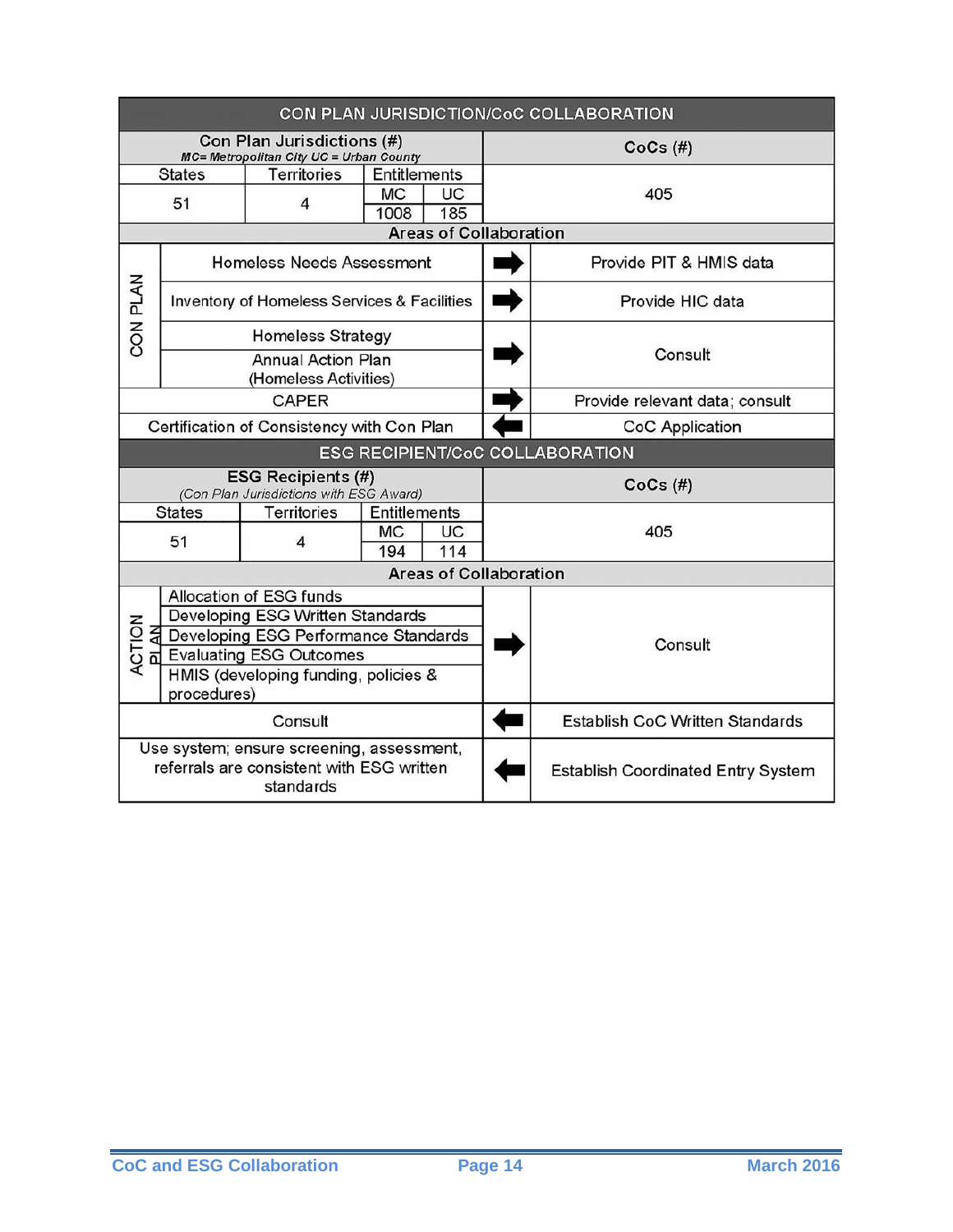#### **CoC Requirements**

- <span id="page-14-0"></span>• The Continuum must develop a plan that includes providing information required to complete the Con Plans within the CoC's geographic area; (578.7(c)(4))
- A CoC applicant that is a State or a unit of general local government must have a HUD-approved, complete or abbreviated, Con Plan in accordance with 24 CFR Part 91; (578.27(a))
- A CoC applicant that is a State or a unit of general local government must submit a certification that the application for funding is consistent with the HUD-approved Con Plan(s) for the jurisdiction(s) in which the proposed project will be located. Funded applicants must certify in a grant agreement that they are following the HUD-approved Con Plan; (578.27(a));
- A CoC applicant that is not a State or unit of general local government must submit a certification by the jurisdiction(s) in which the proposed project will be located that the applicant's application for funding is consistent with the jurisdiction's HUD-approved Con Plan. (578.27(b)).

# *Requirements for Continuums of Care*

There are several requirements in the CoC Program interim rule that facilitate coordination between CoCs and Con Plan jurisdictions regarding the Con Plan process. Applicants for CoC Program funding must coordinate with Con Plan jurisdictions to ensure that their application is consistent with the HUD-approved Con Plan(s) for the jurisdiction(s) in which the proposed project will be located. Applicants that are States or units of general local government must also have their own HUD-approved Con Plan, and certify in their grant agreement that they are following this plan.

Consultation between CoCs and Con Plan jurisdictions, and a CoC's participation in the public comment process as the Con Plan jurisdiction is developing its Con Plan, can help ensure that the CoC's plan to prevent and end homelessness, and thus the projects it funds, is consistent with the Con Plan. Additionally, consideration of the priorities set forth in the Con Plan for the jurisdiction could inform the CoCs' ranking and selection process of project applications if the Con Plan identifies a certain housing or service need within the jurisdiction that can be filled with a CoC Program grant.

Conversely, Section 578.7(c)(4) of the CoC Program interim rule requires CoCs to include in their plan how they will provide information required to complete the Con Plans within the CoC's geographic area, to ensure the Con Plan jurisdiction(s) set priorities informed by a CoC's understanding of need. Con Plan jurisdictions must rely on CoCs to obtain Point in Time (PIT), Homeless Inventory Count (HIC), and other HMIS data necessary for specific elements of the Con Plan. When a CoC's boundaries include multiple Con Plan jurisdictions, that Continuum must be able to disaggregate CoC-wide data for each Con Plan jurisdiction. States, territories, and local Con Plan jurisdictions with multiple CoCs need to compile relevant data from all of Continuums within their geographic area. CoCs and Con Plan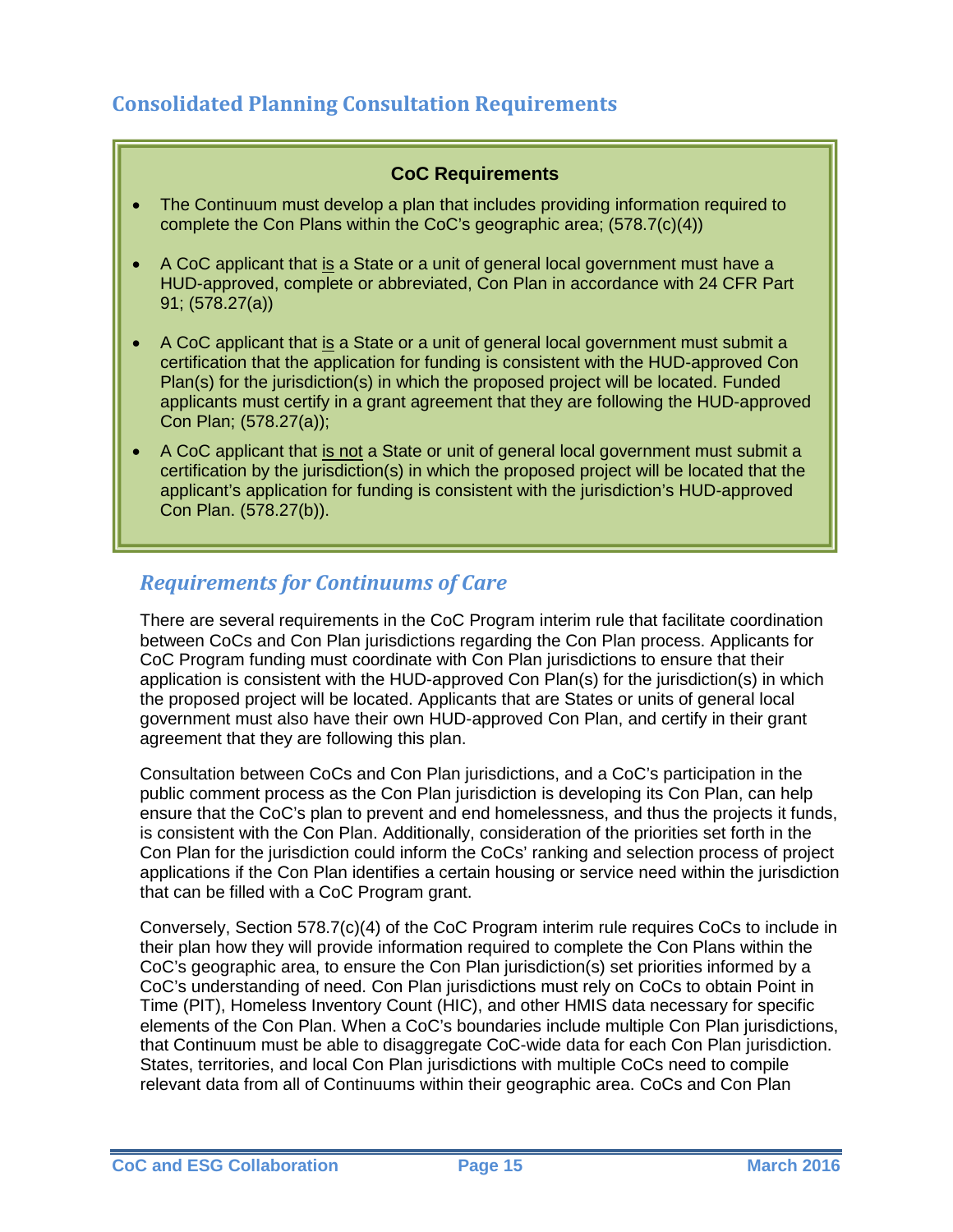<span id="page-15-0"></span>jurisdictions should collaborate in determining the best way to effectively and efficiently share homeless data.

Due to the integrated nature of the requirements covered in this section, it would be beneficial if CoCs and Con Plan jurisdictions collaborated to develop a single, streamlined process for meeting these distinct requirements.

### *Requirements for Con Plan Jurisdictions*



The Con Plan regulations at [24 CFR Part 91,](https://www.onecpd.info/resource/1935/conplan-reg-amend-esg-interim-rule-homeless-definition-final-rule/) as amended by the ESG Program interim rule, articulate specific areas in which Con Plan jurisdictions—regardless of whether or not they receive ESG funds—must consult with the CoC. The specific areas are:

- 1) The description of the Homeless Strategy; and
- 2) Resources available to address the needs of homeless persons and persons at risk of homelessness.

CoCs are similarly charged with developing a strategy to address homelessness. Active collaboration between the CoC and Consolidated Plan jurisdiction(s) may save time and ensure that the strategies in the CoC's plan and the Con Plan are consistent, thereby enabling shared implementation efforts. The CoC can also help the Con Plan jurisdiction engage the required stakeholders in its planning process. By helping these stakeholders maintain consistency in their focus and target resources in complementary ways, collaboration can improve how effectively CoCs and Con Plan jurisdictions meet their program goals.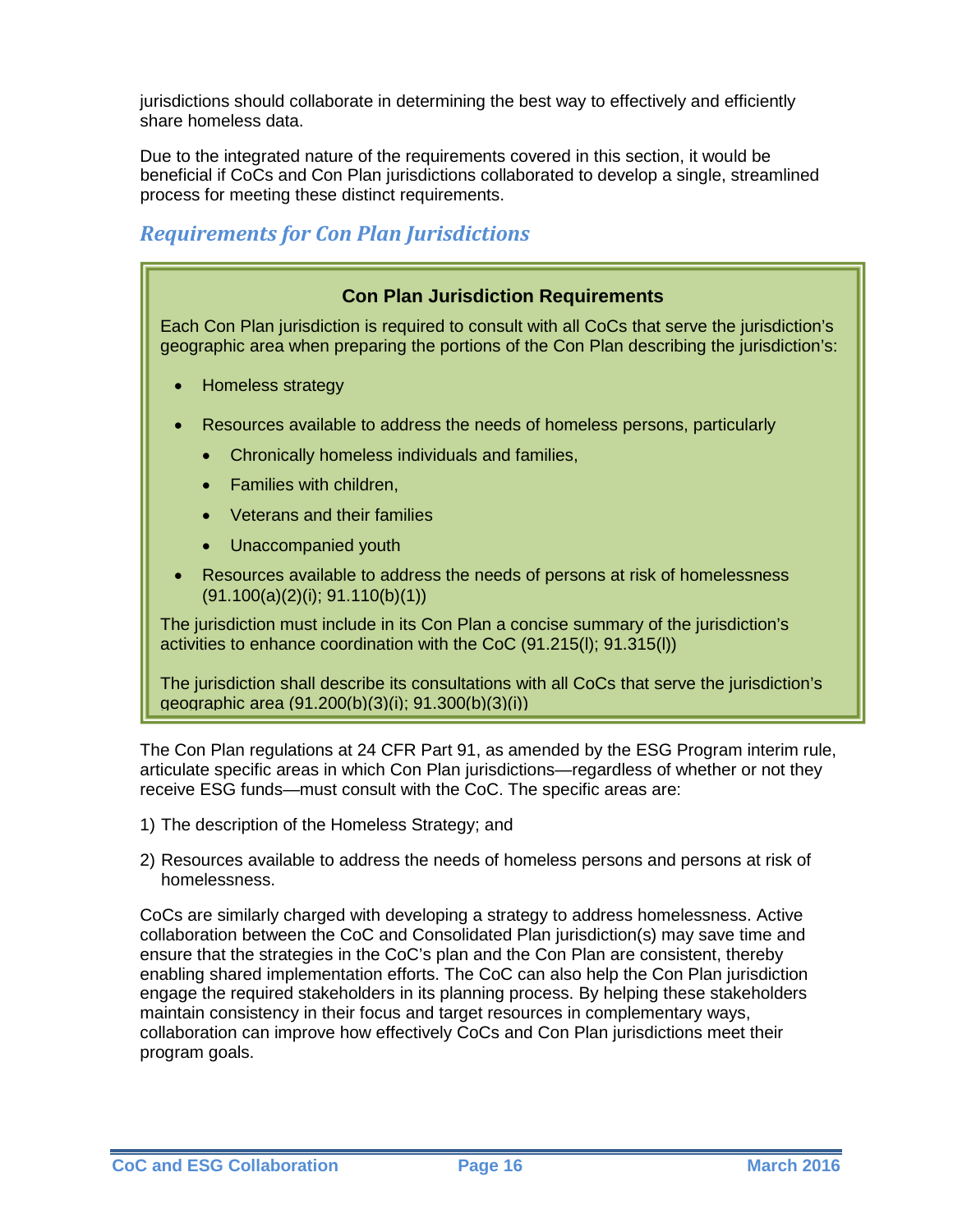The sections below provide an overview of all Con Plan sections for which consultation between CoCs and Con Plan jurisdictions is relevant. Each section header identifies the Con Plan template screen in eCon Planning Suite where the information is captured.

#### **Consultation (24 CFR 91.100(a)(2)(i) and 91.110(b)(1)) – Screen PR-10**

All jurisdictions must submit, as a part of the consultation section of the Con Plan, narratives describing: 1) coordination with CoCs and efforts to address the needs of homeless persons (particularly chronically homeless individuals and families, families with children, veterans, and unaccompanied youth) and persons at risk of homelessness; and 2) how the goals of the jurisdiction's strategic plan overlaps with the goals of all relevant CoCs' plans.

Although not required, Con Plan jurisdictions may find it helpful to consult with CoCs to share additional information about other public and private resources available in the community that address homeless needs, so that they may be identified in the Con Plan.

Con Plan jurisdictions must also consult with the following entities: public and private agencies that provide housing, health, social services, domestic violence victim services, employment, or education services; publicly funded institutions and systems of care that may discharge persons into homelessness; and business and civic leaders. Many CoCs may already consult with these stakeholders and can work to engage them more formally in the Con Plan process, in partnership with the relevant Con Plan jurisdictions.

#### **Homeless Needs Assessment (24 CFR parts 91.205 and 91.305) – Screens NA-40 and NA-10**

For this part of the Con Plan, jurisdictions must describe the nature and extent of sheltered and unsheltered homelessness, by racial and ethnic group and including rural homelessness, within their geographic area. The data reported here is based on the data collected through the PIT and HIC counts. The Con Plan regulations for local governments require that, at a minimum, the Con Plan jurisdiction must use PIT and HMIS data to complete this section. It is critical for Con Plan jurisdictions to work with local CoCs to estimate the Con Plan jurisdiction-level data that corresponds to their geographical area. CoC-level data is already available from [CPD Maps.](https://www.hudexchange.info/resource/2129/cpd-maps-consolidated-plan-and-continuum-of-care-planning-tool/)

The conforming amendments to the Con Plan regulations at 24 CFR Part 91 establish that the following four subpopulations must be included in this description (see screen NA-40):

- Chronically homeless individuals and families;
- Families with children;
- Veterans and their families; and
- Unaccompanied youth.

Within each of these subpopulations, the description must include an estimate of number of persons that fall into the following categories:

- The number of persons experiencing homelessness on a given night (sheltered and unsheltered);
- The number of persons who experience homelessness each year;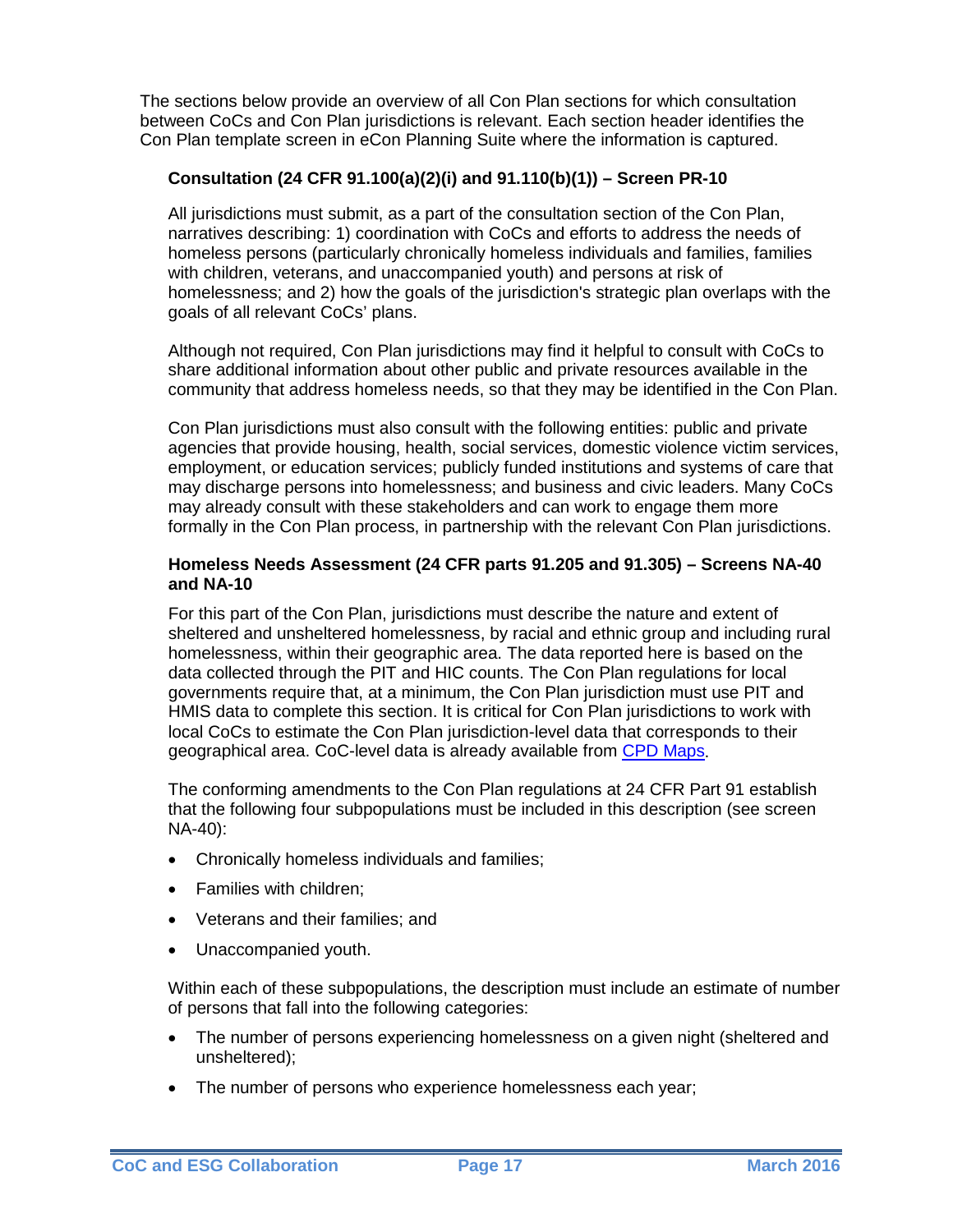- The number of persons who lose their housing and become homeless each year;
- The number of persons who exit homelessness each year;
- The number of days that persons experience homelessness; and
- Other measures specified by HUD.

Although it predominantly contains data for the housing needs assessment, screen NA-10 does include several narratives pertaining to the homeless needs assessment section of Part 91, which are summarized below:

- Describe the characteristics and needs of low- and extremely low-income individuals and families with children who are at risk of becoming homeless. This information may be evidenced by the characteristics and needs of individuals and families with children who are currently entering the homeless assistance system or appearing for the first time on the streets;
- If a Con Plan jurisdiction provides estimates of the at-risk population(s), it should also include a description of the operational definition of the at-risk group and the methodology used to generate the estimate;
- Specify particular housing characteristics that have been linked with instability and an increased risk of homelessness.

Note: This narrative is only required if an ESG recipient has chosen to identify housing characteristics associated with instability and an increased risk of homelessness per paragraph 24 CFR 576.2(iii)(G) of the "at risk of homelessness" definition.

The purpose of these narratives is for Con Plan jurisdictions to identify predictors of homelessness in their community in order to determine how to allocate resources and meet local needs for homelessness prevention. This type of data should be helpful to Con Plan jurisdictions as they consider how to focus limited housing assistance resources.

#### **Housing Needs Assessment (24 CFR 91.205 and 91.305) – Screen NA-10**

In this section of the Con Plan, the jurisdiction summarizes its estimated housing needs projected for the ensuing 3- to 5-year period. Needs are described according to the categories listed in the regulations, which include income level, tenure, and household type, and by housing problems, including cost burden, overcrowding, and substandard housing conditions.

While the Con Plan regulation has always required Con Plan jurisdictions to estimate the number and type of households that need housing assistance, the conforming amendments to 24 CFR Part 91 include an additional household type: **formerly homeless families and individuals who are receiving rapid re-housing assistance and are nearing the termination of that assistance.** There may be some households that exhaust their eligibility for a rapid re-housing program and need additional assistance to remain stably housed. This new category is included so that Con Plan jurisdictions can track these households, both to prevent relapses back into homelessness, and to improve their community's ability to target short- and long-term housing subsidies in the future.

Screen NA-10 in the eCon Planning Suite requires Con Plan jurisdictions to provide a narrative that both discusses the needs of formerly homeless families and individuals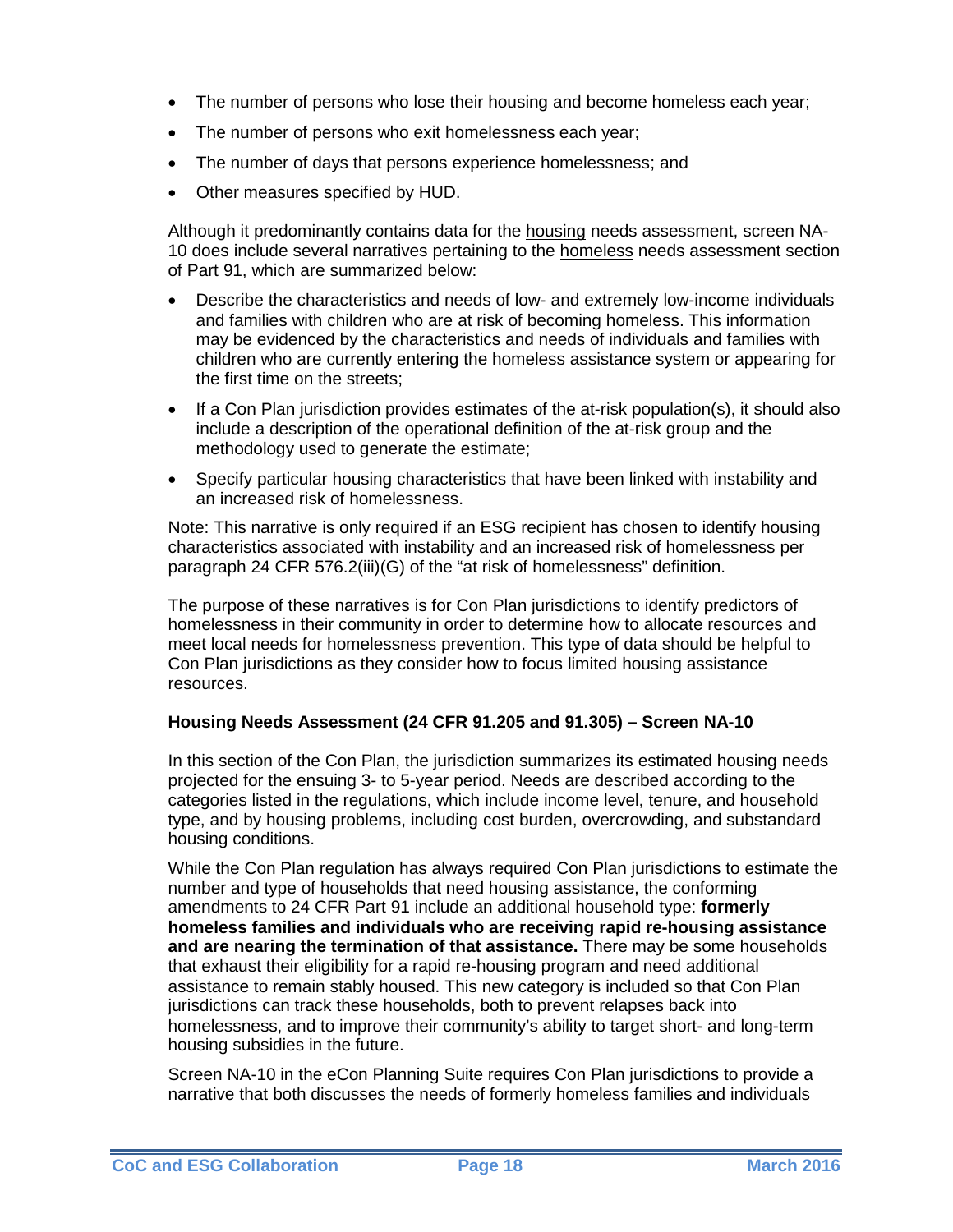who are receiving rapid re-housing assistance and are nearing the termination of that assistance, and includes an estimate of the number and type of these households. Although not required, consultation with the applicable CoCs is recommended to ensure that the individuals and families served by rapid re-housing projects within the Continuum(s) are included in this total.

#### **Housing Market Analysis (24 CFR 91.210 and 91.310) – Screen MA-30**

The housing market analysis *(*24 CFR 91.210 and 91.310*)* is intended to describe the environment in which the Con Plan jurisdiction administers its programs. More specifically, Con Plan jurisdictions must assess their inventory of housing, facilities, and services to identify both the barriers and the resources available to address housing and homeless needs.

The conforming amendments to 24 CFR Part 91 added "housing" to the section of the market analysis pertaining to the Con Plan jurisdiction's inventory of facilities and services that meet the needs of homeless individuals and families (see 24 CFR 91.210(c) and 91.310(c)). **Con Plan jurisdictions must identify those facilities, services, and housing that are targeted for chronically homeless individuals and families, families with children, veterans and their families, and unaccompanied youth.** The inventory of services must include mainstream services such as health, mental health, and employment services (to the extent those services can complement services targeted to homeless persons) in addition to services targeted to homeless persons. Jurisdictions should also include non-HUD funded housing in their inventory as reflected on the HIC.

Much of the information in the other housing market analysis screens is pre-populated in IDIS. However, Con Plan jurisdictions will need to work with the CoCs that cover their geography to obtain HIC, services inventory, and HMIS data to complete the inventory for homeless facilities, services, and housing on screen MA-30.

#### **Strategic Plan—Homeless Strategy (24 CFR 91.215 and 91.315) – Screen SP-60**

Part 91 of the interim rule requires Con Plan jurisdictions, in consultation with the CoC(s), to identify strategies to address the housing and supportive service needs of families and individuals that are homeless or at risk of homelessness.

As outlined in 24 CFR 91.215 and 91.315, Con Plan jurisdictions are required to describe their strategy to reduce and end homelessness with respect to the following four areas:

- 1. Reaching out to homeless persons (especially unsheltered persons) and assessing their individual needs;
- 2. Addressing the emergency shelter and transitional housing needs of homeless persons;
- 3. Helping homeless persons (especially chronically homeless individuals and families, families with children, veterans and their families, and unaccompanied youth) make the transition to permanent housing and independent living, including shortening the period of time individuals and families experience homelessness, facilitating access for homeless individuals and families to affordable housing units, and preventing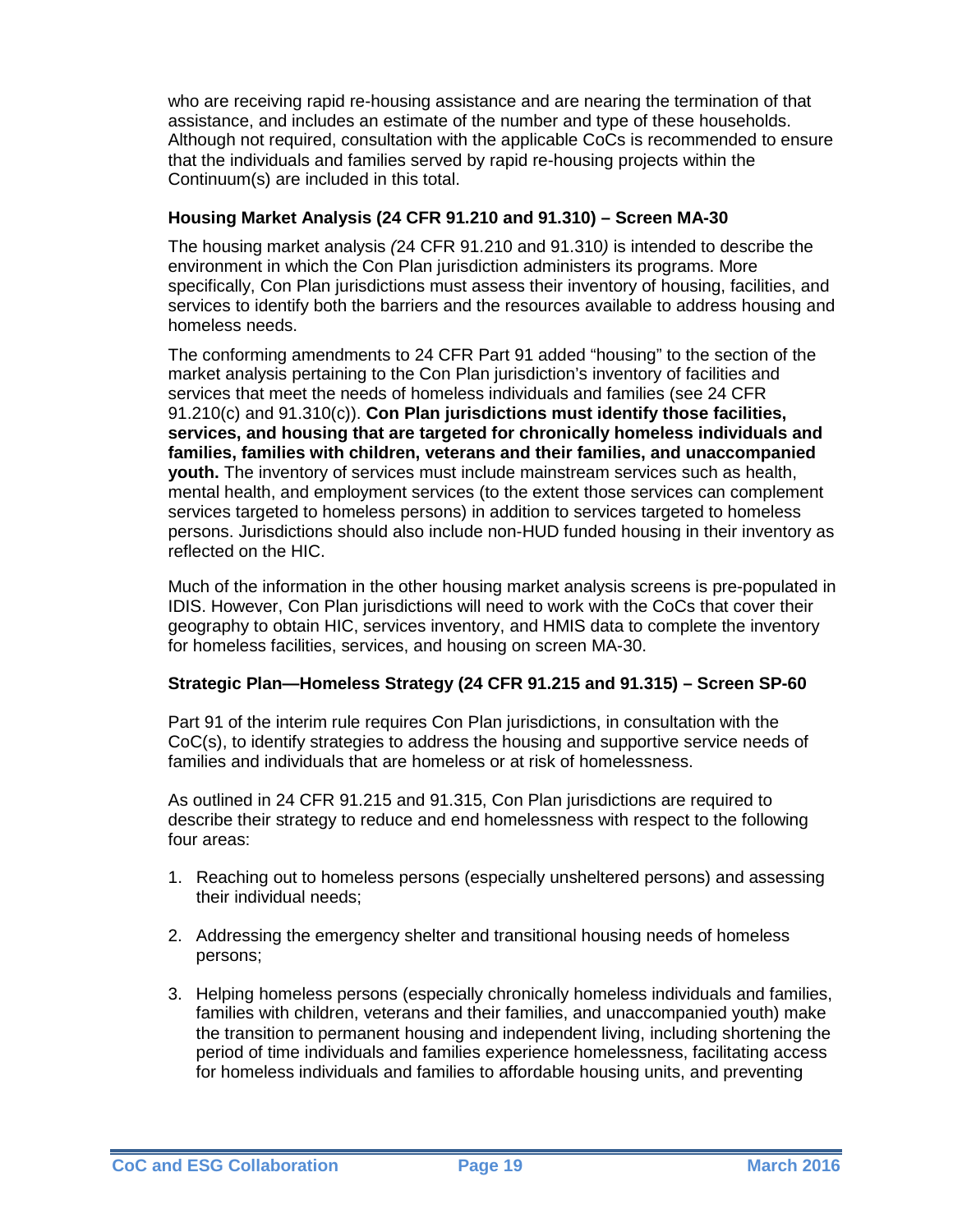individuals and families who were recently homeless from becoming homeless again; and

4. Helping low-income individuals and families avoid becoming homeless, especially extremely low-income individuals and families who are likely to become homeless after being discharged from publicly funded institutions or systems of care into homelessness or are receiving assistance from public or private agencies that address housing, health, social services, employment, education, or youth needs.

The Plan should incorporate strategies expected to be funded with resources available through the CoC Program competition. The CoC can also help develop strategies to use the federal resources made available from HUD to leverage "other" private and public resources, including how any matching requirements are satisfied.

Many elements of the CoC plan (homeless needs, inventory, strategy, and priorities) correspond to the homeless elements required by the Con Plan. This is intentional. HUD guidelines and guidance seek to integrate the two planning processes and have the two processes inform each other. Where appropriate, a jurisdiction may attach relevant portions of the CoC plan and include any supplementary information necessary to complete the Con Plan, such as the CoC's HIC, the community's discharge coordination policy, and community and/or regional plans to end homelessness or chronic homelessness.

Where a jurisdiction's geography encompasses multiple CoCs, each CoC's plan should be coordinated with the jurisdiction's Con Plan. States may consider including a combination of goals from all of the CoCs in the state, including the goals from the State Interagency Homeless Plan.

The following questions may help guide collaboration related to development of the Con Plan homeless strategy:

- Are the Con Plan jurisdiction's strategies for all of the areas listed above consistent with the CoCs' strategies?
- What data does the CoC have, such as HMIS data or other local research, that will help stakeholders understand whether community needs in these areas are being met and to inform the development of priorities for these strategic areas? What data does the Con Plan jurisdiction have to help understand community needs?
- Has the CoC already analyzed the data to do its needs/gaps analysis? What was the outcome? How can the community address any of the strategic areas not currently identified or ineffectively implemented? Are there gaps in services or needs that are not currently being met?
- How can the community maximize resources to address each of the four strategic areas?
- Are there subpopulations or special emphases that should be prioritized in any of these areas to achieve the most impact on community needs?
- What community resources (e.g., universities or private foundations) are available to assist communities in developing their strategy? How can the CoC and jurisdiction collaborate to leverage this resource for each planning process?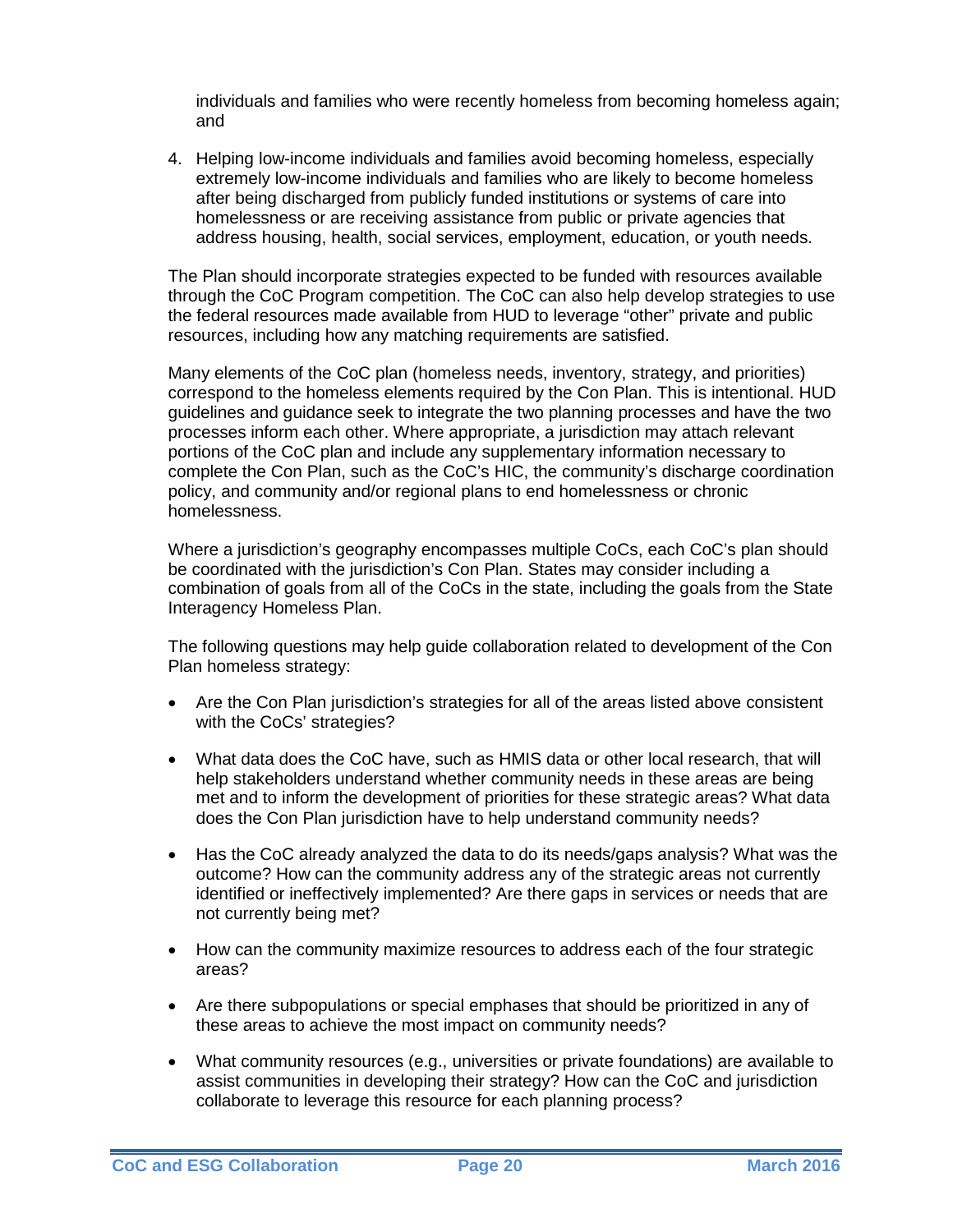#### **Strategic Plan—Institutional Structure (24 CFR 91.215 and 91.315) – Screen SP-40**

Each Con Plan jurisdiction is required to provide a summary of the institutional structure through which it will carry out its housing, homeless, and community development activities. In the ESG Program interim rule, the list of entities that should be included in this description is broadened to include the CoC, philanthropic organizations, and public departments and agencies in addition to those entities previously listed at 24 CFR 91.215(k) and 91.315(k). States must also include businesses, developers, communitybased and faith-based organizations in its description. This change is intended to ensure that each Con Plan jurisdiction is thoughtful about the interplay between various parts of their local housing and services system.

The description of the institutional structure is addressed on screen SP-40, which also includes a Homeless Services Table, where Con Plan jurisdictions indicate the homelessness prevention, street outreach, and supportive services that are either available in the community, targeted to homeless persons, or targeted to people with HIV/AIDS.

#### **Strategic Plan—Summary of Coordination (24 CFR 91.215 and 91.315) – PR-10**

Con Plan jurisdictions are required to describe the activities designed to enhance coordination among the CoC; public and assisted housing providers; and private and government health, mental health, and service agencies. The description must include the jurisdiction's efforts to enhance the coordination of housing assistance and services for currently homeless persons and recently homeless persons and, in turn, recently rehoused persons.

#### **Action Plan—One-year Homelessness Goals and Action Steps (24 CFR parts 91.220(i) and 91.320(h)) – Screens AP-65 and AP-15**

On screen AP-65, Con Plan jurisdictions are required to specify the activities they plan to undertake with its HUD formula funds over the next year in order to: address emergency shelter and transitional housing needs of homeless individuals and families (including subpopulations); prevent low-income individuals and families with children (especially those with incomes below 30 percent of median family income) from becoming homeless; help homeless persons make the transition to permanent housing and independent living; implement specific action steps to end chronic homelessness; and, in accordance with 24 CFR parts 91.215(e) and 91.315(e), to address the special needs of persons who are not homeless. In these narratives, jurisdictions should also include any CoC Program-funded projects that will address homelessness within the jurisdiction.

On screen AP-15, which captures all anticipated resources, Con Plan jurisdictions should include new federal resources expected to be available during the year, including funding awarded from the CoC Program competition, to address emergency and transitional housing needs of homeless individuals and families, help homeless persons make the transition to permanent housing, and prevent homelessness. The CoC can also help inform the description of how the federal resources made available from HUD leverage other private and public resources, including how any matching requirements were satisfied.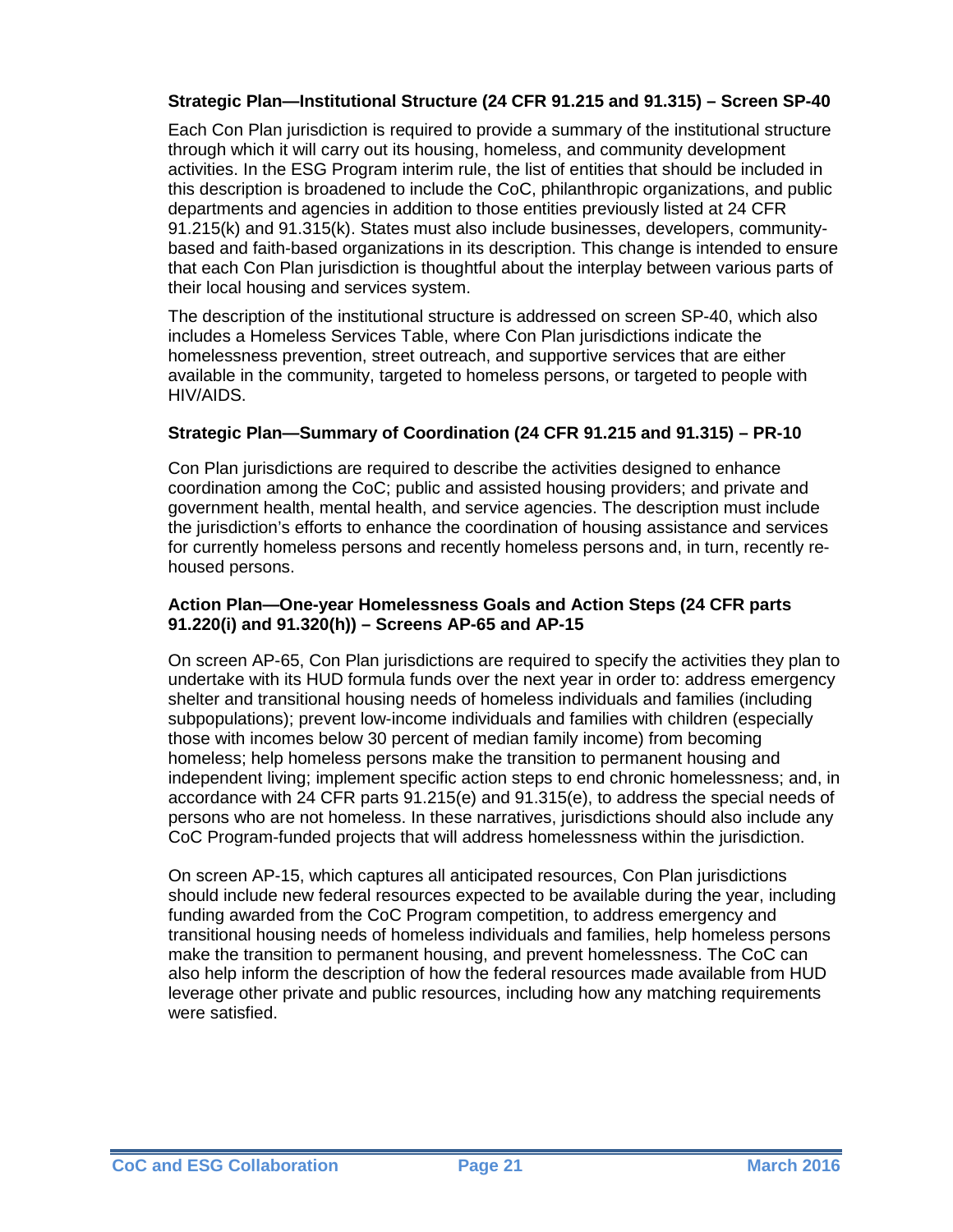# <span id="page-21-0"></span>**CAPER Components Requiring Consultation**

Within 90 days of the end of each Con Plan program year, Con Plan jurisdictions must report on the actual spending invested and associated results for the year in the CAPER. Specifically, Con Plan jurisdictions must provide a description of the actual resources made available, the geographic distribution and location of investment, the number of families and persons assisted, actions to affirmatively further fair housing, and progress on other actions indicated in the Con Plan and Annual Action Plan (see 24 CFR 91.520). Con Plan jurisdictions will need the CoC(s) to provide data in order to complete the sections of the CAPER related to homelessness.

The CoC should become familiar with the Con Plan jurisdiction's assessment of its performance. The two general sections of the CAPER that address homelessness are Affordable Housing (see 24 CFR 91.520(b)) and Homelessness (see 24 CFR 91.520(c)). The Affordable Housing section of the CAPER captures the number of homeless persons served (see Screen CR-20 of the CAPER template in IDIS), and the Homelessness section of the CAPER requires the jurisdiction to describe its progress in meeting its specific objectives for reducing and ending homelessness as established in the Con Plan, and if applicable, the CoC plan (see screen CR-25 of the CAPER template in IDIS). The jurisdiction and CoC can work together to address in the narratives any barriers that have had a negative impact on progress.

This section should include a report of any new Federal resources obtained during the year from the CoC competition to prevent homelessness, address emergency and transitional housing needs of homeless individuals and families and help homeless persons make the transition to permanent housing. Again, the CoC can help inform the description of how the federal resources made available from HUD leverage "other" private and public resources, including how any matching requirements were satisfied. Specifically, the narrative must address:

- **Outreach**: Reaching out to homeless persons (especially unsheltered persons) and assessing their individual needs (24 CFR 91.520(c)(1));
- **Housing Needs of Homeless Persons**: Addressing the emergency shelter and transitional housing needs of homeless persons (24 CFR 91.520(c)(2));
- **Homeless Assistance**: Helping homeless persons (especially chronically homeless individuals and families, families with children, veterans and their families, and unaccompanied youth) make the transition to permanent housing and independent living including shortening the period of time that individuals and families to affordable housing units, and preventing individuals and families who are recently homeless from becoming homeless again (24 CFR 91.520(c)(3); and
- **Homelessness Prevention**: Helping low-income individuals and families avoid becoming homeless, especially extremely low-income individuals and families and those who are:
	- Likely to become homeless after being discharged from publically funded institutions and systems of care (such as health-care facilities, mental health facilities, foster care, and other youth facilities, corrections programs, and institutions);
	- Receiving assistance from public or private agencies that address housing, health, social services, employment, education, or youth needs. (24 CFR 91.520 (c)(4)

The jurisdiction and CoC can draft these narratives collaboratively, or the jurisdiction could have the CoC review and comment on a finalized draft. The narratives could also include any efforts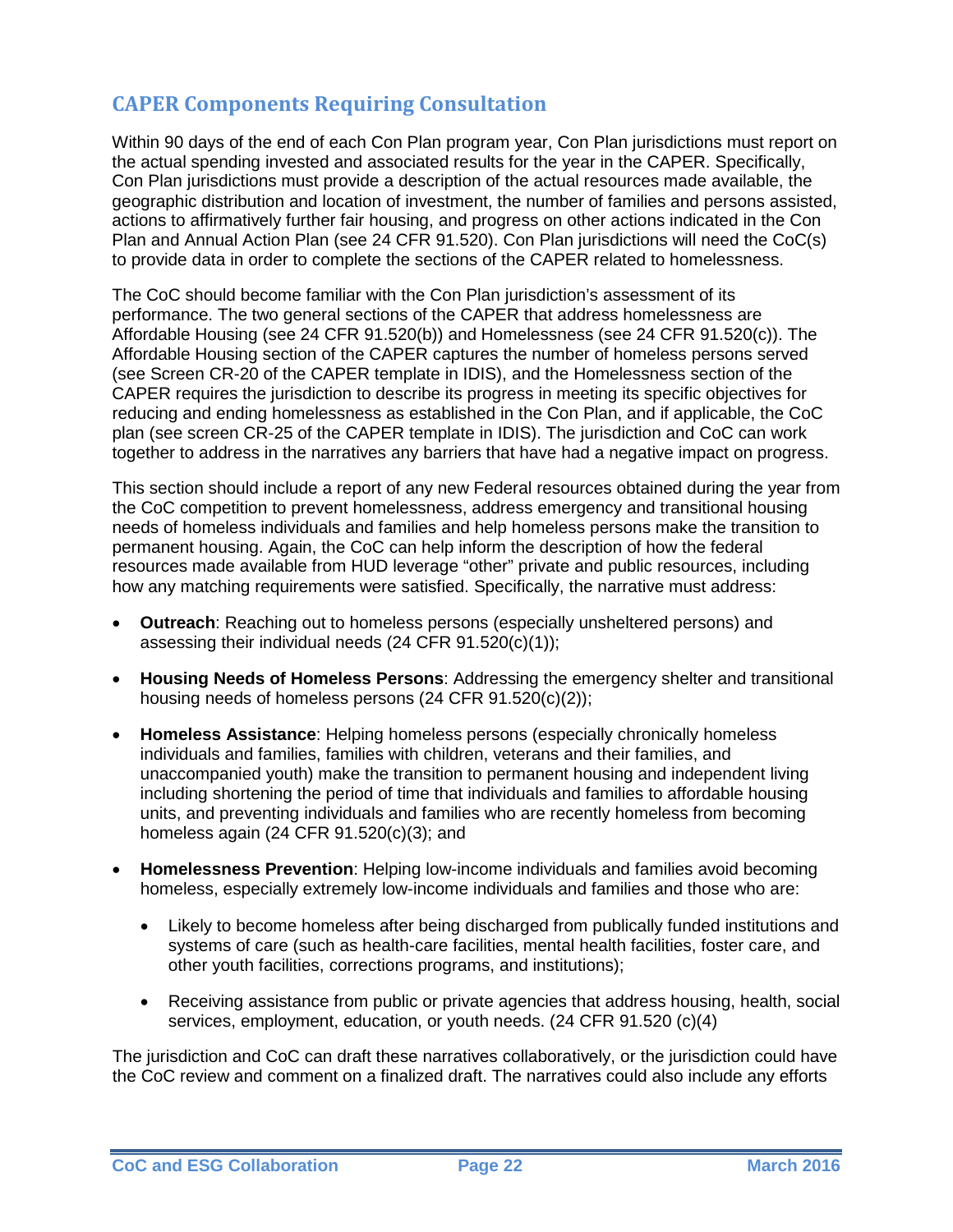<span id="page-22-0"></span>to develop and implement a CoC strategy to assist homeless persons in transitioning to permanent housing and independent living, such as actions taken to:

- Prevent homelessness, and
- Address the emergency shelter and transitional needs of homeless individuals and families (including significant subpopulations, such as those living on the streets).

As previously noted, ESG recipients must complete the ESG-only portion of the CAPER. Since much of the information will come from the HMIS, the CoC is expected to play an important role in completion of the CAPER.

# **3. STRATEGIES FOR EFFECTIVE COLLABORATION**

Independent of the publication of the ESG and CoC Program interim rules, many CoCs have been actively involved in shared planning in their respective local jurisdictions. This practice offers several important lessons in how CoCs may promote effective collaboration*. Please note that while this section of the guide highlights principles of successful practice, these principles are presented here only as suggestions. They are not requirements under the CoC or ESG Program interim rules.*

#### **Assess Current Relationships**

• The first step toward building a collaborative relationship is to assess the current state of the relationship between the CoC and the jurisdiction. Even though there may be coordination occurring now, ultimately the CoC should strive for a fully collaborative relationship with the jurisdiction. Thus, both entities may want to consider how to implement strategies to maximize the effectiveness of their relationship with one another.

### **Identify the Goals and Objectives of Collaboration**

- Ensure that community leaders have a clear understanding of the objectives, obligations, and boundaries of the intended collaboration. Each entity, whether a CoC or ESG recipient, has the ultimate authority to make final decisions about the allocation of grant funds and the homeless strategy. However, communities are better equipped to strategically target scarce resources in the most impactful way when stakeholders are able to coordinate efforts and agree to common strategies, objectives, and goals.
- Remember that the CoC Program and the jurisdiction's formula funding can target different parts of the community's homeless response system. The ways in which each funding source is used to support strategies to address homelessness may vary, but resources should be employed in concert, to support a coherent approach within the geographic areas that are served by multiple recipients.
- Establish a mutually agreed upon and clearly defined vision for the homeless system that serves the shared geographic area.
- Develop a common understanding of, and agreement on, the overall goals of collaboration while respecting various stakeholders' perspectives.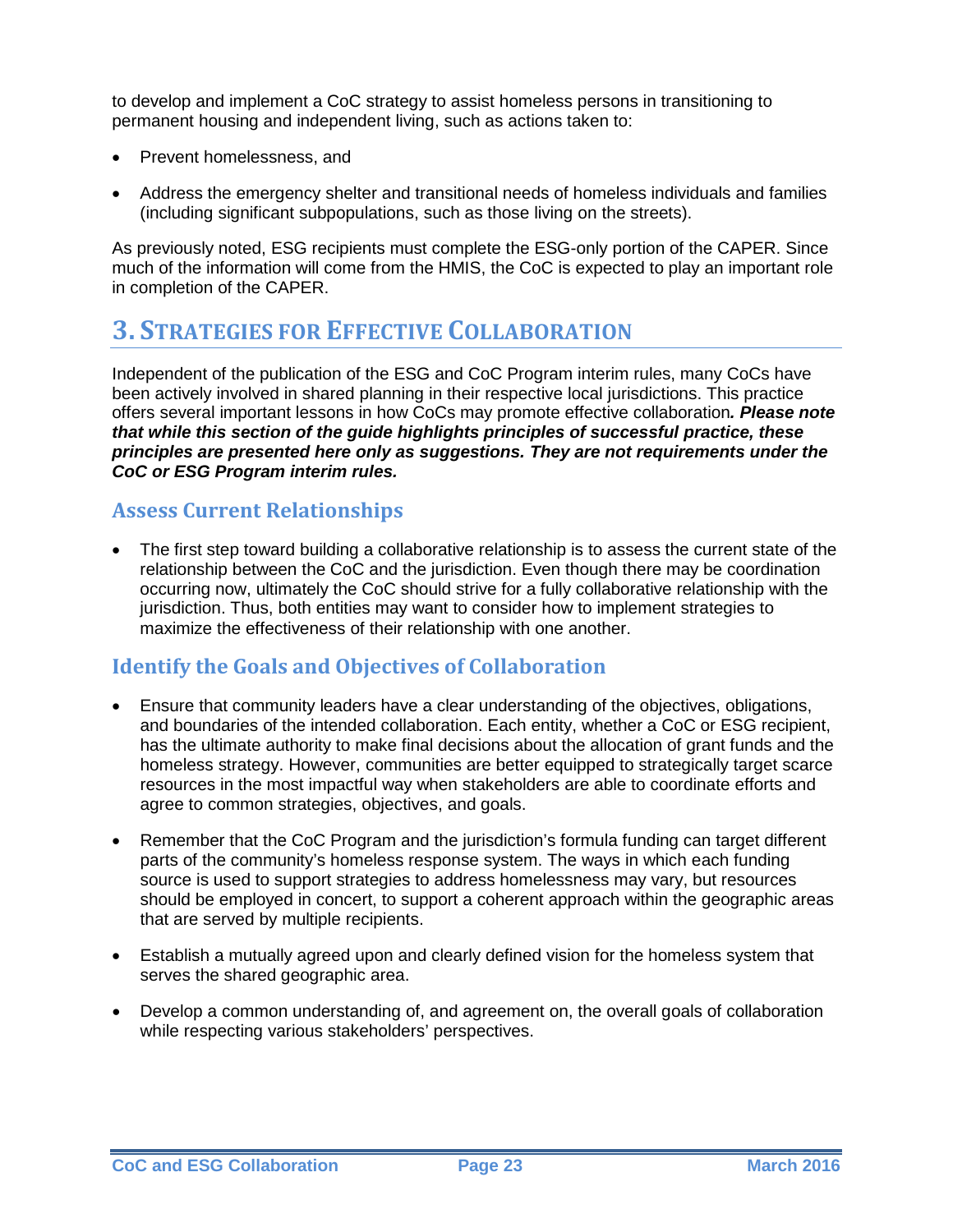# <span id="page-23-0"></span>**Ensure that the Appropriate Stakeholders Are at the Table**

- Capitalize on the existing infrastructure and organization related to homelessness planning. If formal planning bodies or local homelessness advisory committees are already in place, tap into existing processes to leverage the participation of such entities and reduce duplication of effort.
- Identify stakeholders that are skilled and competent and are committed to providing ongoing leadership and developing new leaders.
- Encourage the involvement of new and additional stakeholders, including various types of service providers, HMIS staff, and local homelessness planning groups, whose experience can enhance the homelessness planning process.
- Reach out to ESG subrecipients and emergency service providers and include them in the collaboration between ESG recipients and CoCs. Engage them in the work of the CoC, as they may not already have a strong connection with the CoC. These types of connections can give providers a broader perspective of the community's overall efforts to combat homelessness and can facilitate better coordination and support between direct service providers.
- Provide context, training, and background information as needed. Given that stakeholders have varying degrees of familiarity with the respective funding sources and programs, it is helpful to ensure that everyone starts with a common understanding, and that information is updated regularly as HUD programs and requirements and/or local personnel change.
- Ensure that the Con Plan citizen participation process facilitates input from all stakeholders, including homeless persons.

### **Encourage Meaningful Participation**

- To ensure active and informed consent, clearly define the roles, responsibilities, and expectations of stakeholders.
- Actively involve stakeholders from the CoC, the jurisdiction, and its subrecipients in establishing goals and objectives, identifying major activities to be carried out, negotiating roles and responsibilities, and creating operating procedures for community-wide collaboration.
- Commit to a minimum threshold of productive, respectful, and effective communication.
- Provide program participants with concrete objectives in order to make it easier to focus on the topics of interest and obtain desired feedback via clearly prescribed mechanisms.
- Share information about each entity's goals and objectives; regularly report on progress with respect to achieving those goals/objectives, including lessons learned and challenges encountered.
- Discuss interagency competition and turf issues up front to ensure that they do not derail the collaborative process. To retain transparency and trust, plan to revisit these issues regularly.
- Ensure that leaders are skilled in facilitating group processes. Acknowledge that disagreements are expected, and ensure that leaders have the skills to manage conflict.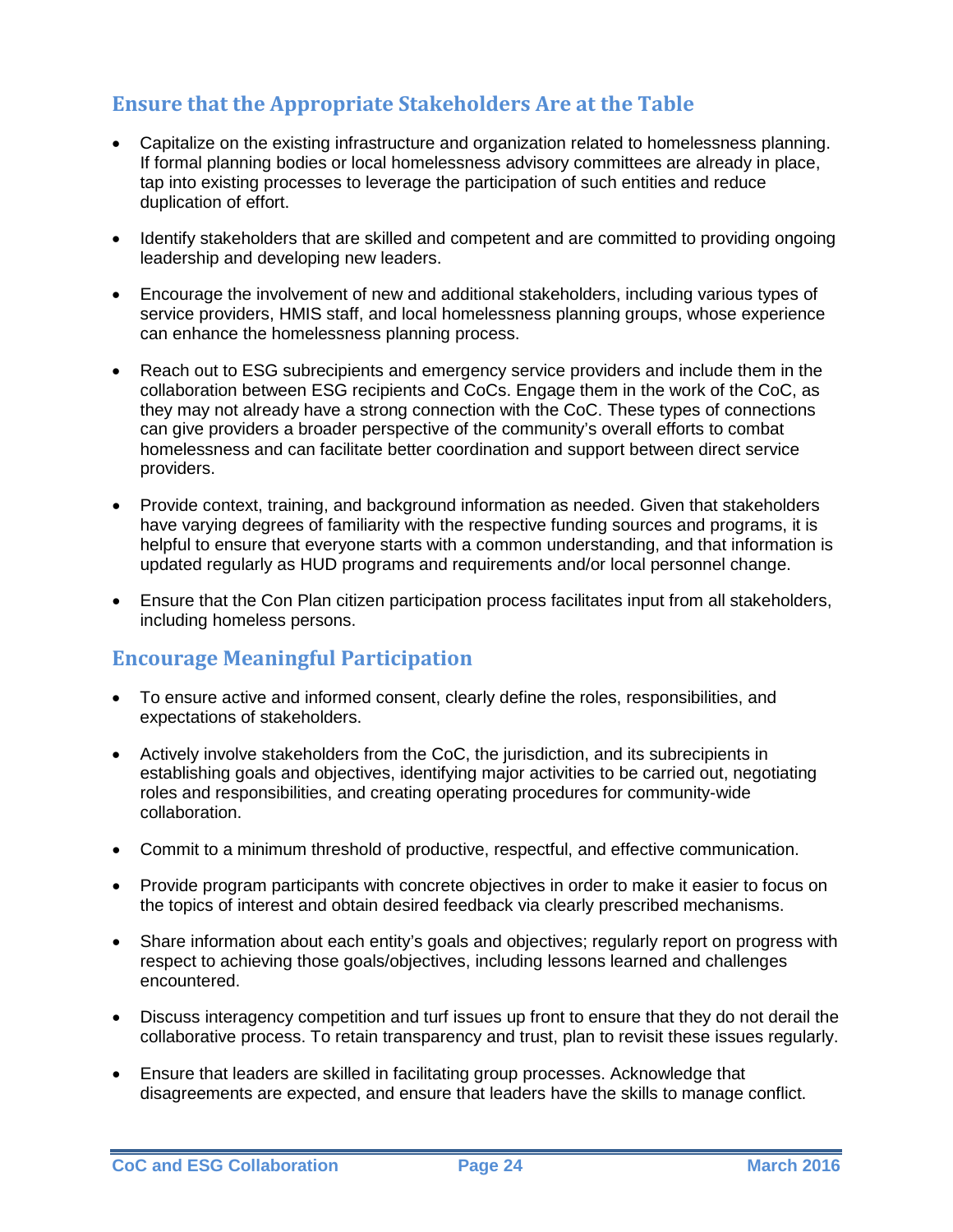<span id="page-24-0"></span>Effective collaborators handle conflict constructively and recognize that, in dynamic and multiple-stakeholder environments, a certain degree of conflict is normal.

#### **Identify and Pursue Best Mechanisms for Collaboration**

The following are among the several mechanisms for CoC collaboration with the ESG recipient(s) or the Con Plan jurisdiction:

- Stakeholder meetings
- Work groups or advisory groups
- Collaborative development of plans or policies
- Collaborative funding decisions
- Historical relationships among the CoC, jurisdiction, and the jurisdiction's subrecipients vary widely from community to community; thus, no one mechanism best serves every community. Any of the following approaches, or some combination of approaches, may help advance the achievement of collaboration.

| <b>Approach #1: Stakeholder Meetings</b>                                                                                                                                                                                                                                                                                                        |                                                                                                                                                                                                                                                                                                                                                                                                                                |  |  |  |
|-------------------------------------------------------------------------------------------------------------------------------------------------------------------------------------------------------------------------------------------------------------------------------------------------------------------------------------------------|--------------------------------------------------------------------------------------------------------------------------------------------------------------------------------------------------------------------------------------------------------------------------------------------------------------------------------------------------------------------------------------------------------------------------------|--|--|--|
| Convene regular meetings of representatives of the CoC leadership and the Con Plan<br>jurisdiction. The meetings may include additional key stakeholders as well, such as<br>leaders from other homeless planning committees or networks.                                                                                                       |                                                                                                                                                                                                                                                                                                                                                                                                                                |  |  |  |
| <b>Strengths</b>                                                                                                                                                                                                                                                                                                                                | <b>Considerations</b>                                                                                                                                                                                                                                                                                                                                                                                                          |  |  |  |
| • Establishes formal communication<br>between CoC and the Con Plan<br>jurisdiction's leaders.<br>• Obtains feedback from other key<br>stakeholders not part of Con Plan<br>programs or the CoC but who are<br>instrumental in planning.<br>• Engages a wide number of<br>stakeholders simultaneously and<br>gains a wide range of perspectives. | Ensure attendance by the appropriate<br>stakeholders.<br>Distinguish between stakeholder meetings<br>$\bullet$<br>designed to gain input and smaller<br>stakeholder meetings designed to<br>accomplish concrete planning.<br>Establish clear objectives for meetings and<br>clearly articulate the function of the<br>meetings in the collaborative process.<br>Involve key stakeholders in formulating the<br>meeting agenda. |  |  |  |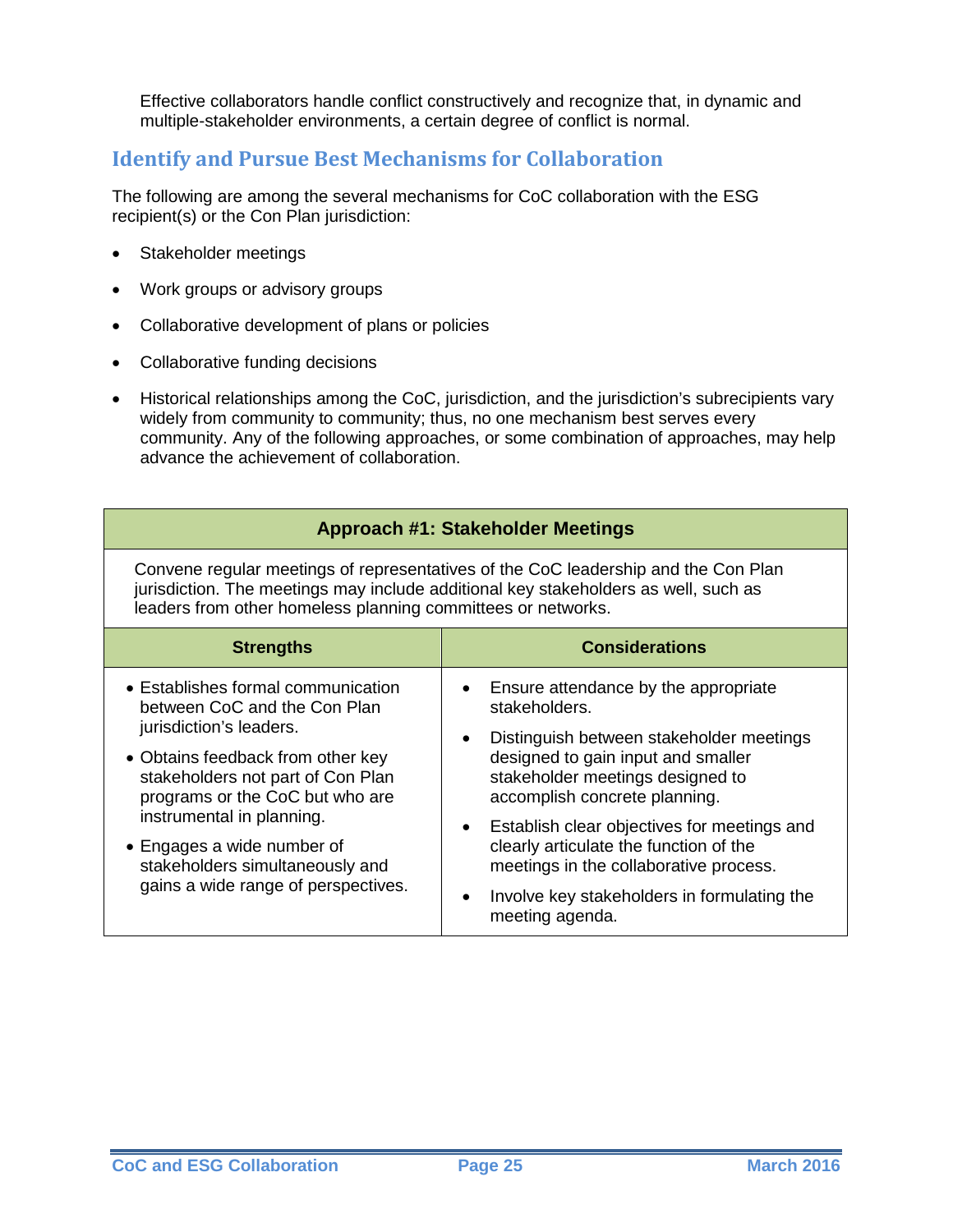#### **Approach #2: Work Groups or Advisory Groups**

Given the large number of topics on which the CoC and jurisdiction *must* collaborate, it may be helpful to establish work groups or advisory groups to address specific topics. For example, recipients could create a coordinated entry work group that includes representatives from each key stakeholder. Other topics for advisory groups may include the coordination of funding, HMIS, and performance measurement standards.

| <b>Strengths</b>                                                                                  | <b>Considerations</b>                                                                                                                     |
|---------------------------------------------------------------------------------------------------|-------------------------------------------------------------------------------------------------------------------------------------------|
| • Provides a concrete, focused role<br>for stakeholders to provide input.                         | Ensure that the appropriate stakeholders<br>$\bullet$<br>are engaged in the relevant work group.                                          |
| • Focuses discussion on specific<br>areas and objectives.<br>• Facilitates meaningful discussion. | Depending on the size and capacity of the<br>$\bullet$<br>community, possibly assign certain<br>stakeholders to more than one work group. |

#### **Approach #3: Collaborative Development of Plans and Policies**

Collaborative development of plans for funding or service coordination or of policies governing performance measurements, HMIS, or written standards helps ensure the inclusion of a wide range of perspectives, as is consistent with the spirit of the ESG and CoC Program interim rules. An alternative to collaborative development is for stakeholders to review drafts of evolving documents and provide input.

| <b>Strengths</b>                       | <b>Considerations</b>                                                                        |
|----------------------------------------|----------------------------------------------------------------------------------------------|
| • Provides concrete information to     | • Be clear about the desired type of review                                                  |
| which stakeholders may react.          | and comments.                                                                                |
| • Increases the likelihood that        | • Provide adequate background information to                                                 |
| feedback related to key topics will    | stakeholders, ensuring that they understand                                                  |
| be addressed.                          | existing processes and new requirements.                                                     |
| • Facilitates the discussion of highly | • Remain open to hearing and responding to                                                   |
| specific details and issues.           | all feedback on documents and policies to                                                    |
| • Clearly spells out and answers       | ensure buy-in.                                                                               |
| specific questions.                    | • Develop process for incorporating<br>comments, including resolving disagreeing<br>comments |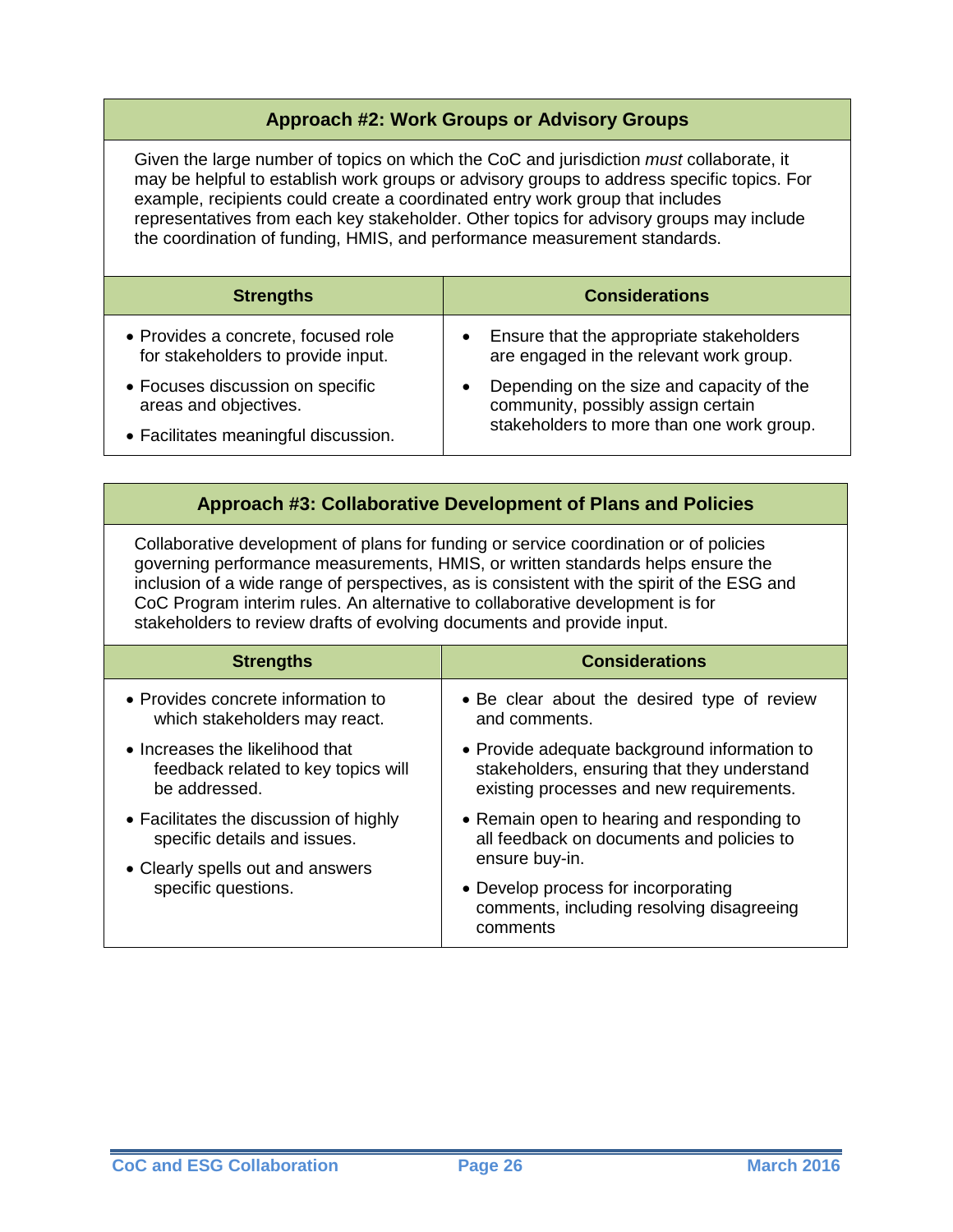<span id="page-26-0"></span>

| <b>Approach #4: Collaborative Funding Decisions</b>                                                                                                                                                                      |                                                                                                    |  |  |
|--------------------------------------------------------------------------------------------------------------------------------------------------------------------------------------------------------------------------|----------------------------------------------------------------------------------------------------|--|--|
| The CoC and the ESG recipient(s) may choose to make funding decisions collaboratively<br>or to set up a formal mechanism for providing input on ESG funding and allocation<br>decisions. Examples include the following: |                                                                                                    |  |  |
| Awarding bonus points to subrecipients that obtain a letter of support from the CoC<br>$\bullet$<br>as part of an application for funding.                                                                               |                                                                                                    |  |  |
| Creating a scale to rate the level of applicant involvement with the CoC that can be<br>$\bullet$<br>used in scoring applications                                                                                        |                                                                                                    |  |  |
| Jointly determining funding priorities and allocation amounts<br>$\bullet$                                                                                                                                               |                                                                                                    |  |  |
| <b>Strengths</b>                                                                                                                                                                                                         | <b>Considerations</b>                                                                              |  |  |
| Ensures that funding allocations<br>address the needs of a wide                                                                                                                                                          | Priorities of CoC and ESG may not<br>immediately coincide.                                         |  |  |
| range of stakeholders.<br>Increases subrecipients'<br>$\bullet$                                                                                                                                                          | May need to create basic decision-making<br>$\bullet$<br>guidelines in order to ensure consistency |  |  |
| engagement in CoC processes.                                                                                                                                                                                             | in rating criteria between stakeholders.                                                           |  |  |
|                                                                                                                                                                                                                          |                                                                                                    |  |  |

### **Potential Challenges and Solutions**

Based on the structure and capacity of the CoC and the nature of its relationship with the Con Plan jurisdiction, it is reasonable to expect challenges to arise during the consultation process. Some of the challenges—as well as potential solutions—are listed on the following page.

It is important to keep in mind that collaboration is an ongoing and evolving process, and it may take time to develop a wholly effective process. Building on existing community partnerships and/or initiating new partnerships grounded in central issues such as performance measurement, written standards, and strategic priority setting is an excellent basis for collective decision making and resource allocation.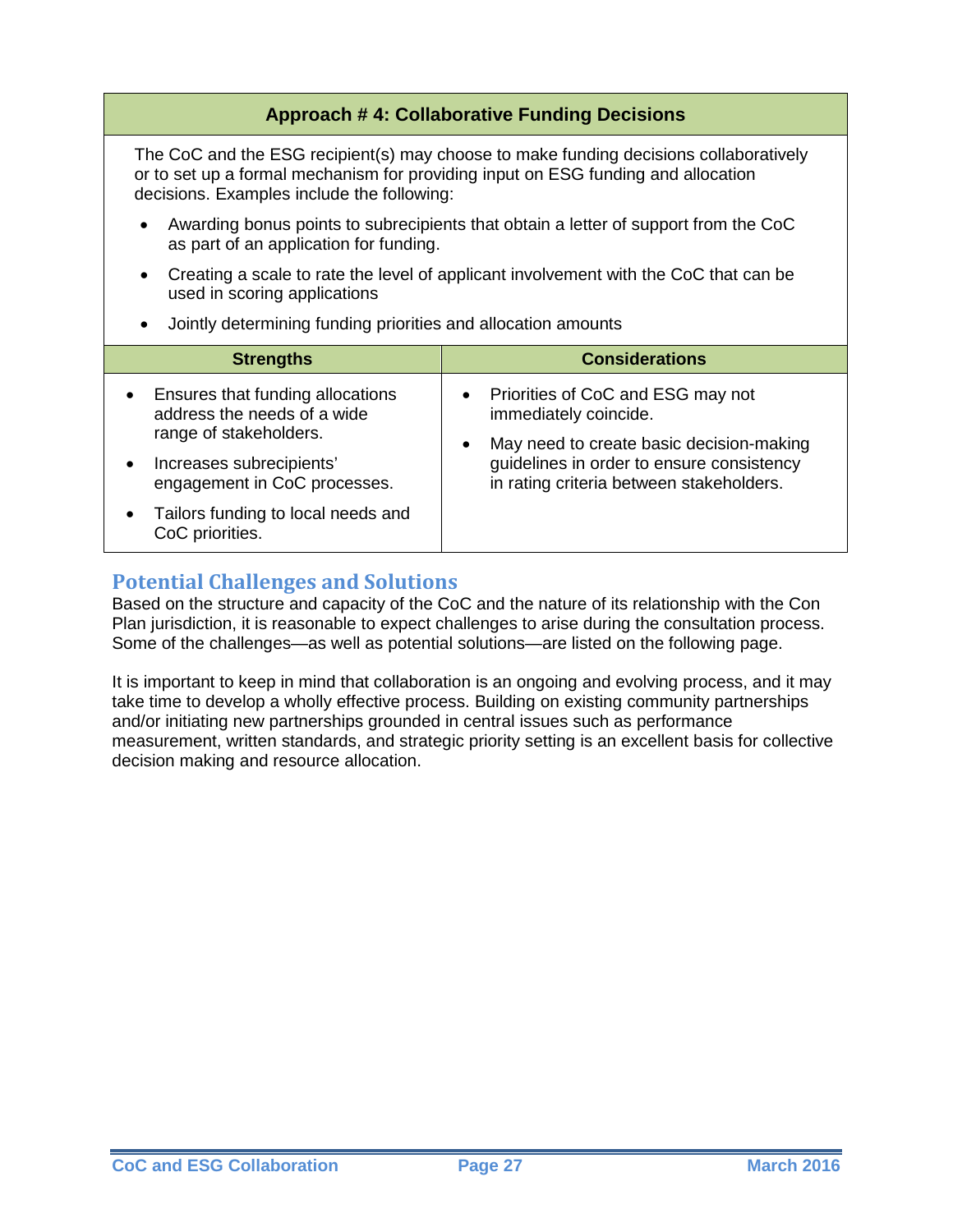<span id="page-27-0"></span>

| <b>Challenge</b>                                                                                                     | <b>Potential Solutions</b>                                                                                                                                                                                                                                                                                                                                                                                                                                                                                                                                                                                                                                                                            |
|----------------------------------------------------------------------------------------------------------------------|-------------------------------------------------------------------------------------------------------------------------------------------------------------------------------------------------------------------------------------------------------------------------------------------------------------------------------------------------------------------------------------------------------------------------------------------------------------------------------------------------------------------------------------------------------------------------------------------------------------------------------------------------------------------------------------------------------|
| Identifying all of the<br>relevant stakeholders                                                                      | Oftentimes, community stakeholders tend to work in silos, without necessarily having relationships with other<br>funders or providers. Taking the time to map out the different entities that must be collaborating with one another is<br>an important first step in developing collaborative relationships - not only to ensure that all necessary stakeholders<br>are included in the process but also to maximize the benefit of communitywide coordination.                                                                                                                                                                                                                                      |
| <b>Disagreement between</b><br><b>State and local</b><br>government planning<br>goals and CoC planning<br>priorities | Ask each stakeholder organization to prioritize its goals and identify where it has flexibility to adapt goals to the<br>needs of other stakeholders. If conflicts arise with respect to non-negotiable goals, addressing such conflicts early<br>in the process will help minimize later frustration. Drawing on the goals of a variety of stakeholders, consider ways<br>to meet all the goals of the homelessness strategies.                                                                                                                                                                                                                                                                      |
| Different perspectives in<br>approaches to ending<br>homelessness                                                    | Ensure that all participating stakeholders understand the reasoning behind the approach taken to ending<br>homelessness and fostering open discussion on the differences in stakeholder approaches. Make sure that each<br>stakeholder understands the perspectives of other stakeholders. Recognize that stakeholders who need to change<br>their views or approaches will need training and support and that change takes time. To provide national context, it<br>may help to review background on the HEARTH Act and Opening Doors. <sup>1</sup> For example, a CoC or ESG recipient<br>could host sessions to watch HUD webinars as a group and then discuss the content and priorities therein. |
| <b>Collaboration with several</b><br>governments                                                                     | Provide opportunities for representatives of several government entities (State and local) to assemble during the<br>planning process in order to foster collaboration across all stakeholders.                                                                                                                                                                                                                                                                                                                                                                                                                                                                                                       |
| Limited understanding of<br>new ESG and CoC<br><b>Program regulations</b>                                            | Provide an overview of the interim rules in community-based workshops and meetings and discuss the implication<br>of the rules. Review existing technical assistance materials as a community and discuss the material presented in<br>the guidance.                                                                                                                                                                                                                                                                                                                                                                                                                                                  |
| Lack of familiarity or<br>interaction between CoC<br>and ESG stakeholders                                            | Solicit feedback or participation from ESG and CoC Program funded agencies to encourage collaboration from the<br>start. Ensure that agencies are familiar with both ESG and CoC Programs, including eligible costs and eligible<br>program participants. The CoC/ESG consultation process may also provide an opportunity to increase<br>communication amongst subrecipients, as well as between the subrecipients, ESG recipient, and CoC. This can<br>increase the level of subrecipient participation in the CoC planning process in the long run.                                                                                                                                                |

 $\overline{\phantom{a}}$  $1$  HUD has provided numerous webinars and other information about the HEARTH Act in the Homelessness Resource Exchange. The U.S. Interagency Council on Homelessness has information about **Opening Doors** on its website.